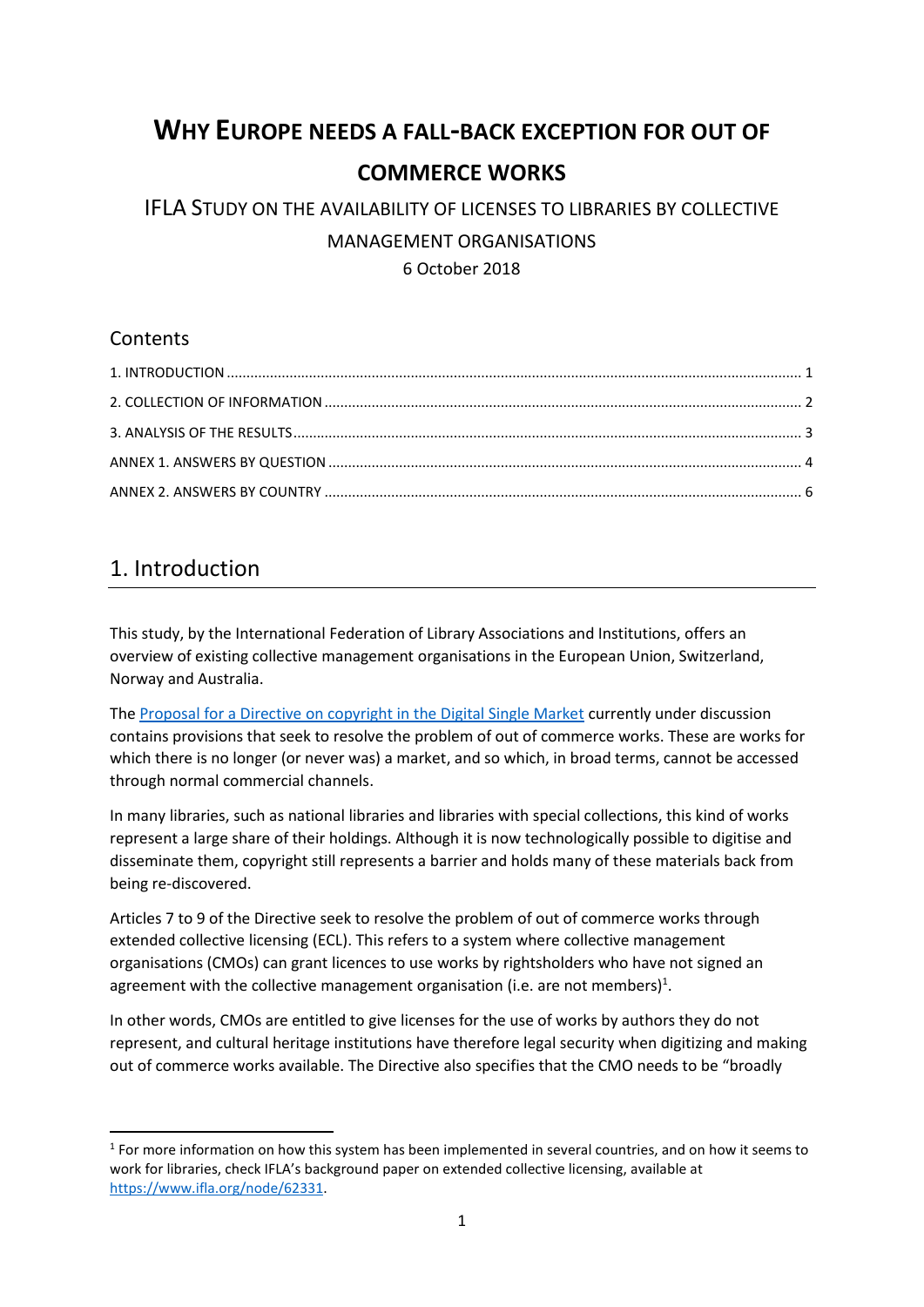representative of rightholders in the category of works or other subject-matter and of the rights which are the subject of the licence".

This solution relies heavily on the existence of collective management organisations and their ability – or willingness – to offer licences for the uses libraries make. It can therefore work in countries where there are CMOs for each of the category of works, but it will fail in countries where no CMOs are in place for a certain category or are not in place at all.

In order to overcome this challenge, IFLA suggests adopting a fall-back solution that applies at least when no CMO representing a certain category of works exists. The fall-back solution would be an exception to copyright, allowing cultural heritage institutions to digitize and make available the out of commerce works in their collections. This would of course preserve the power for rightsholders to object to their works being made available.

This study shows the current CMO landscape in Europe and beyond. It focuses on which CMOs exist in different sectors in each country, and when they exist, whether they offer licenses that respond to library needs.

The study does not attempt to assess whether CMOs are 'broadly representative' or in conformity with minimum standards for good governance (as the Directive proposes). Yet even without this additional information, it is clear that a solution for out of commerce works based exclusively on extended collective licensing will not make the promised difference.

# 2. Collection of information

The information in this study was collected through two phases:

a) IFLA commissioned Kennisland for the collection of data on existing CMOs in the countries participating in the study;

b) A survey<sup>2</sup> was created and sent to one or two IFLA members in every country (mainly library associations, national libraries and other institutions), with the lists of CMOs and specific questions regarding licenses each of them provides to libraries in the sectors in which they operated. The results have been checked, but errors may still exist. Corrections are welcome.

The survey explored whether CMOs in every country offered licenses to libraries (in general), specific licenses "designed" for libraries, and licenses to libraries and cultural heritage institutions for the following specific purposes:

- for access on the premises, meaning for libraries to provide access to works inside the library building. Note that in many countries, this does not require a license,
- for the mass-upload of works to the internet, meaning allowing libraries to make available a large quantity of works on the internet, in the frame of mass-digitization projects,
- and allowing for educational uses of works.

Information from Portugal and Lithuania is incomplete. We could not gather information from Belgium, France, Germany and Hungary. The results are therefore based on information collected form the following 26 countries Austria, Australia, Bulgaria, Croatia, Cyprus, Czech Republic,

1

<sup>2</sup> https://app.surveygizmo.com/builder/build/id/4098244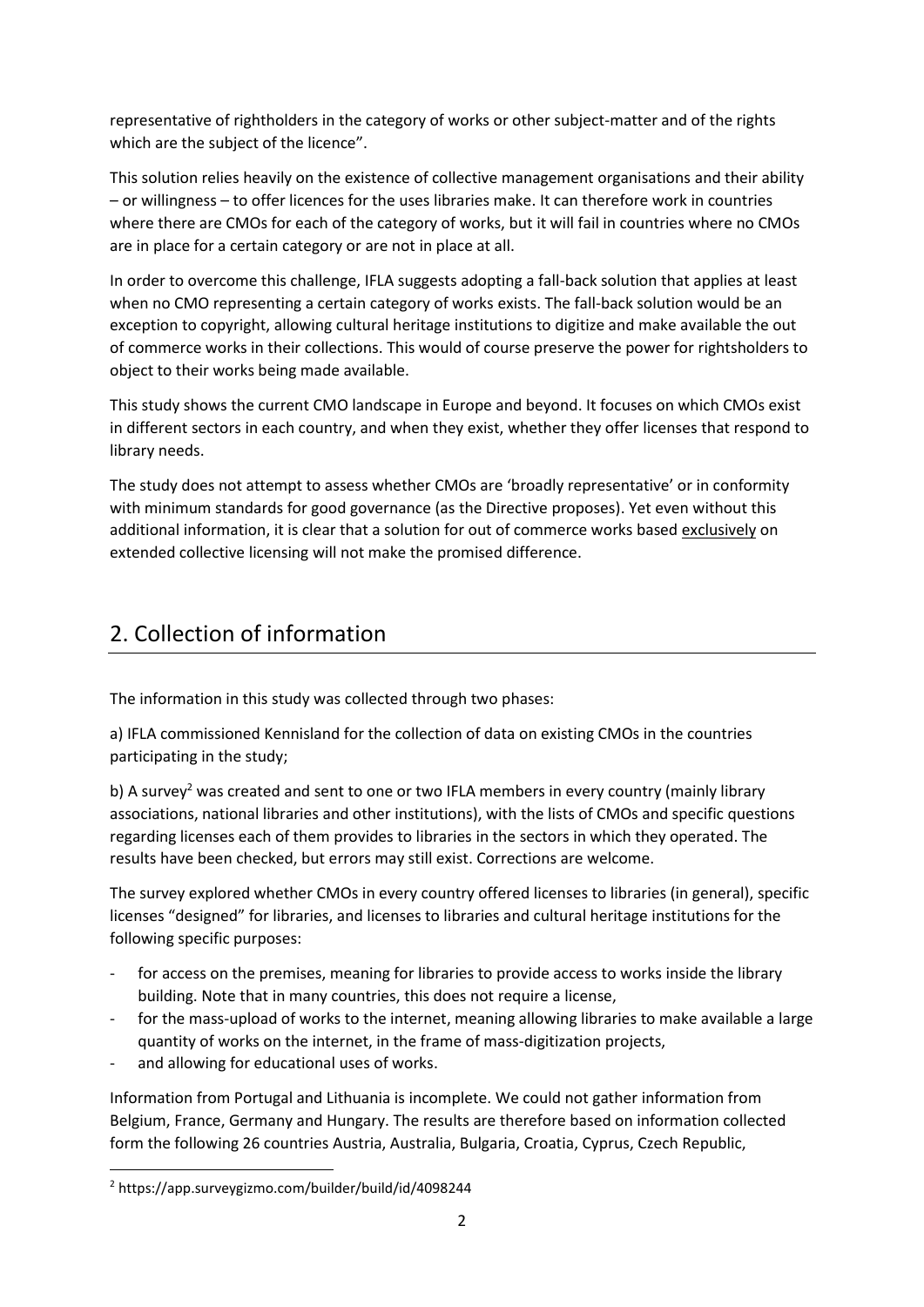Denmark, Estonia, Finland, Greece, Iceland, Ireland, Italy, Latvia, Luxembourg, Netherlands, Norway, Poland, Romania, Serbia, Slovakia, Slovenia, Spain, Sweden, Switzerland and the United Kingdom.

In their answers to the survey, participants have indicated names of collecting management societies when libraries can acquire licenses (or sign contracts) with them, and when their intervention is needed for the collection of money derived from remunerated/compensated exceptions to copyright.

### 3. Analysis of the results

Although in many countries CMOs offer licenses for many categories of works, there are also many sectors and countries where no licenses are available at all. Books, newspapers, journals, magazines, artistic works and sound recordings are the ones for which there seems to be more availability of licenses (see TABLE 1 in Annex 1).

These licenses, however, are not always specifically designed for libraries and other cultural heritage institutions: while in 22 countries out of the 26 surveyed, CMOs offer licenses to libraries and cultural heritage institutions, only in 13 are these licenses specific for these institutions (see TABLE 2 in Annex 1), and even less for the other categories of works.

This means that in most cases, the licenses are not adapted to the needs of cultural heritage institutions, and that they contain the same conditions as licenses signed with end users or companies who exploit the work commercially. Given that libraries and cultural heritage institutions are generally non-commercial, and often publicly funded, there is a case for taking a specific approach to their needs.

Currently, very few countries have CMOs that allow for the uploading of works on the internet, regardless of the category of work (see TABLE 4 in Annex 1). This is a particularly crucial point, as with extensive evidence of the value of digitisation and giving access, there is strong demand for a solution. If CMOs are not offering licences when it comes to work by their members, it may be harder still to offer licences for non-members' works.

Several countries have CMOs who offer licenses for educational uses of works; however, a large majority – on the basis of current figures – have no licenses available for that purpose (see TABLE 5 in Annex 1).

There is often an assumption that countries with a long tradition of extended collecting licensing (Finland, Norway) will already be able to make the proposed provisions work. Nonetheless, even there, there are few licenses available to libraries for the mass-upload of works to the internet, which would be one of the main purposes of the articles related to out of commerce works in the directive. Finland, for instance, has no licenses available for the mass-upload of works to the internet, while Norway only has this for books (through Kopinor) and for artistic works (through Bono).<sup>3</sup>

Meanwhile, smaller countries and several eastern European countries seem to have few CMOs if any offering licenses. Some examples are Bulgaria, Estonia and Romania for books, journals, magazines

1

<sup>&</sup>lt;sup>3</sup> See for each country under Annex 2.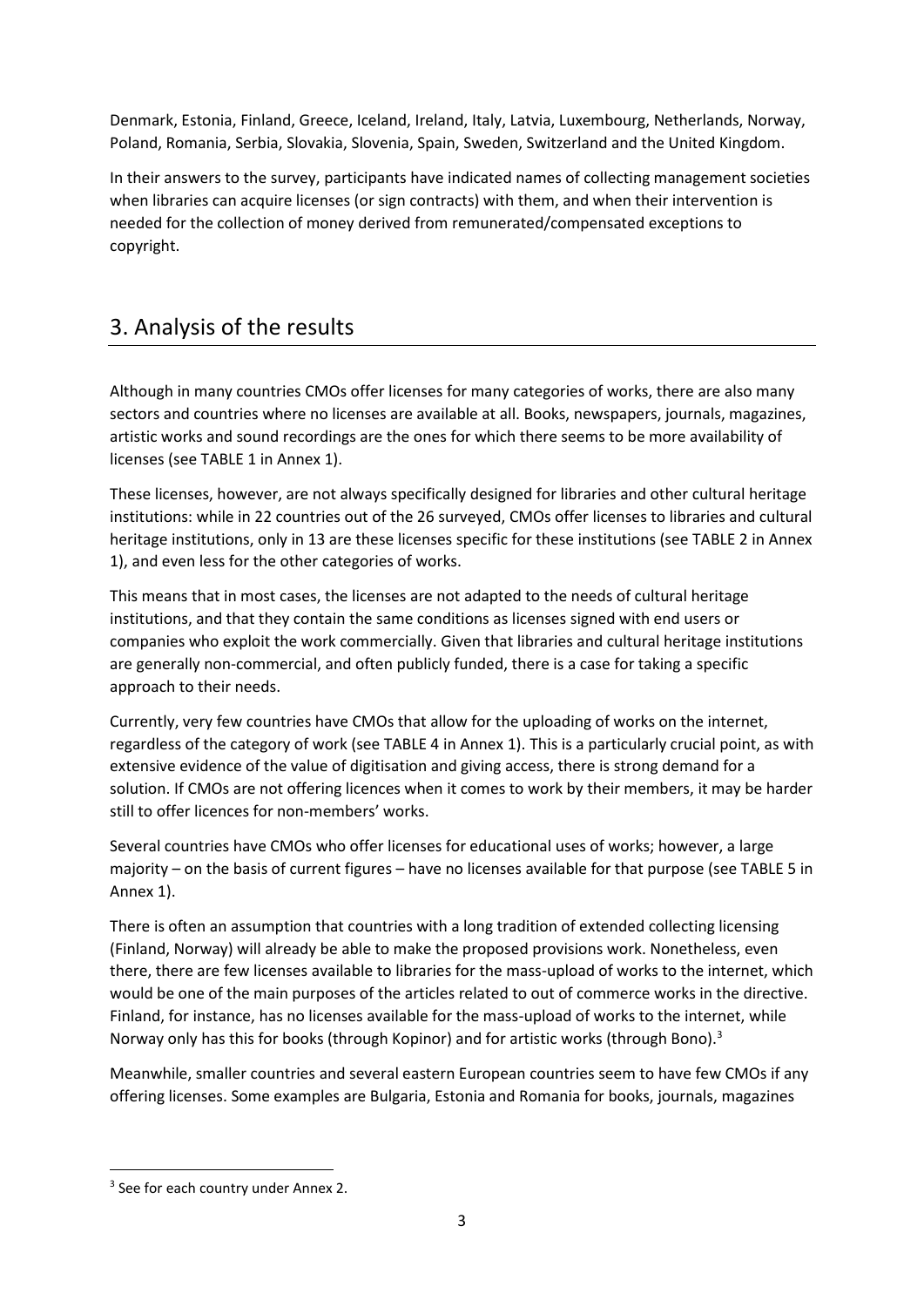and photographs; Croatia and Cyprus for newspapers, magazines, and photographs; as well as several countries countries for broadcast, film, composition and performance.

In short, it is clear that a fundamental assumption of those who advocate for Extended Collective Licensing as a universal solution to the challenges associated with out of commerce works – that there are the CMOs in place who will deliver it – seems uncertain. Moreover, this does not take account of situations where CMOs may have the right, but decide not to offer licences.

The EU legislation in particular, as it stands, will only have a limited, and highly unequal, impact on the possibilities for cultural heritage institutions in the European Union to offer greater access to the continent's cultural heritage.

### Annex 1. Answers by question

| TABLE 1. In how many countries out of the 26 surveyed do CMOs offer licenses to libraries and |
|-----------------------------------------------------------------------------------------------|
| cultural heritage institutions?                                                               |

| <b>Category of works</b> | Licenses offered in | <b>NO licenses offered</b> |
|--------------------------|---------------------|----------------------------|
| <b>Books</b>             | 23 countries        | 3 countries                |
| Newspapers               | 20 countries        | 6 countries                |
| Journals                 | 20 countries        | 6 countries                |
| Magazines                | 18 countries        | 8 countries                |
| Photographs              | 16 countries        | 10 countries               |
| Artistic works           | 17 countries        | 9 countries                |
| Sound recordings         | 19 countries        | 7 countries                |
| Performance              | 15 countries        | 11 countries               |
| Composition              | 15 countries        | 9 countries                |
| Film                     | 13 countries        | 12 countries               |
| <b>Broadcast</b>         | 16 countries        | 10 countries               |

| TABLE 2. In how many countries out of the 26 surveyed do CMOs offer licenses specifically for |
|-----------------------------------------------------------------------------------------------|
| libraries and cultural heritage institutions?                                                 |

| <b>Category of works</b> | <b>Licenses offered in</b> | <b>NO licenses offered</b> |
|--------------------------|----------------------------|----------------------------|
| <b>Books</b>             | 13 countries               | 13 countries               |
| Newspapers               | 10 countries               | 16 countries               |
| Journals                 | 10 countries               | 16 countries               |
| Magazines                | 9 countries                | 17 countries               |
| Photographs              | 9 countries                | 17 countries               |
| Artistic works           | 11 countries               | 15 countries               |
| Sound recordings         | 6 countries                | 20 countries               |
| Performance              | 7 countries                | 19 countries               |
| Composition              | 6 countries                | 20 countries               |
| Film                     | 6 countries                | 20 countries               |
| <b>Broadcast</b>         | 3 countries                | 23 countries               |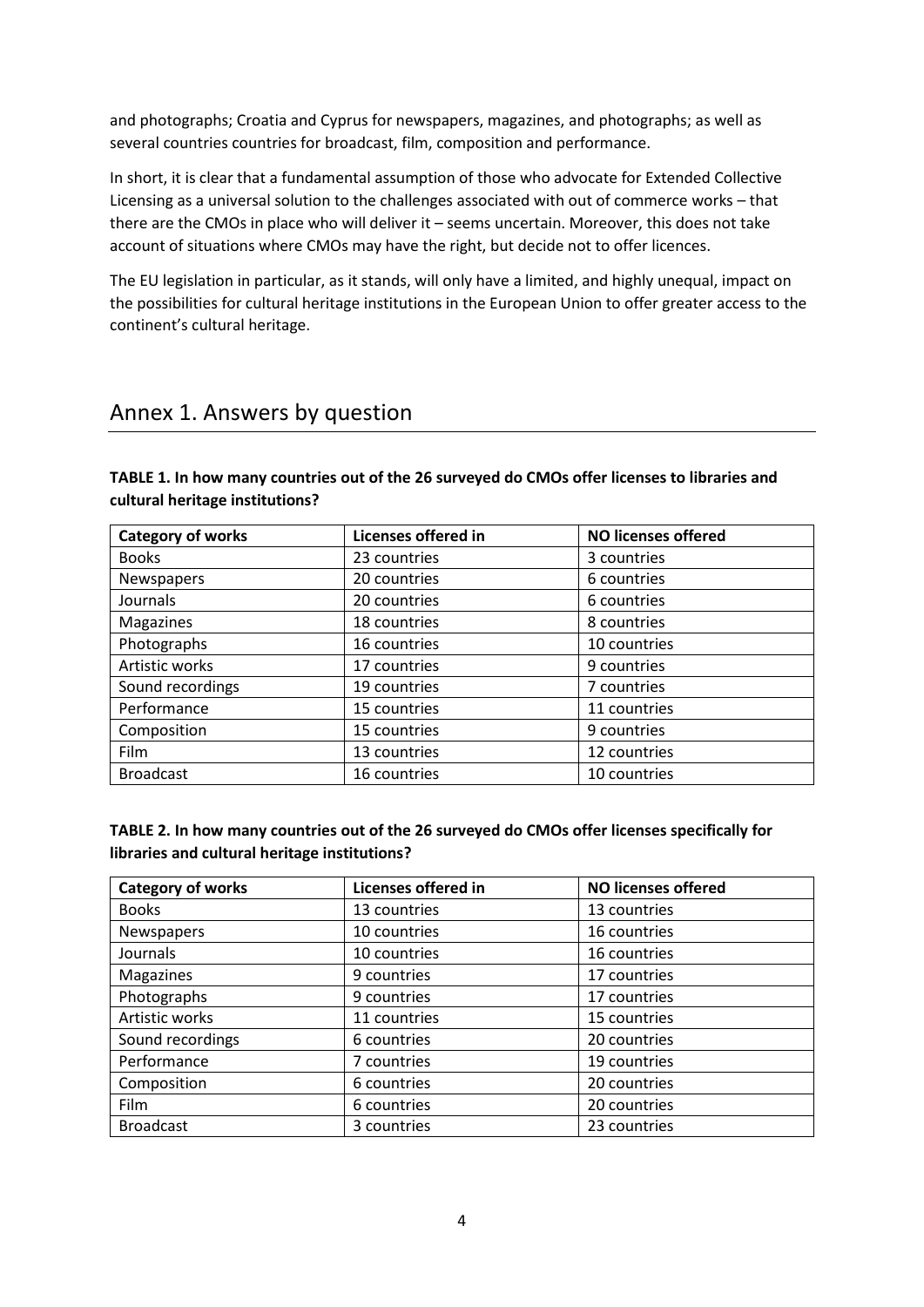#### **TABLE 3. In how many countries out of the 26 surveyed do CMOs offer licenses to libraries and cultural heritage institutions allowing for access on the premises?**

| <b>Category of works</b> | Licenses offered in | <b>NO licenses offered</b> |
|--------------------------|---------------------|----------------------------|
| <b>Books</b>             | 8 countries         | 18 countries               |
| Newspapers               | 4 countries         | 22 countries               |
| Journals                 | 6 countries         | 20 countries               |
| Magazines                | 5 countries         | 21 countries               |
| Photographs              | 6 countries         | 20 countries               |
| Artistic works           | 6 countries         | 20 countries               |
| Sound recordings         | 7 countries         | 19 countries               |
| Performance              | 4 countries         | 22 countries               |
| Composition              | 4 countries         | 22 countries               |
| Film                     | 4 countries         | 22 countries               |
| <b>Broadcast</b>         | 2 countries         | 24 countries               |

\*To be noted that in many countries, there is no need for a license for such use

| TABLE 4. In how many countries out of the 26 surveyed do CMOs offer licenses to libraries and |
|-----------------------------------------------------------------------------------------------|
| cultural heritage institutions for the mass-upload of works to the internet?                  |

| <b>Category of works</b> | Licenses offered in | <b>NO licenses offered</b> |
|--------------------------|---------------------|----------------------------|
| <b>Books</b>             | 5 countries         | 21 countries               |
| Newspapers               | 4 countries         | 22 countries               |
| <b>Journals</b>          | 4 countries         | 22 countries               |
| Magazines                | 4 countries         | 22 countries               |
| Photographs              | 5 countries         | 21 countries               |
| Artistic works           | 5 countries         | 21 countries               |
| Sound recordings         | 2 countries         | 24 countries               |
| Performance              | 2 countries         | 24 countries               |
| Composition              | 2 countries         | 24 countries               |
| <b>Film</b>              | 1 country           | 25 countries               |
| broadcast                | 2 countries         | 24 countries               |

**TABLE 5. In how many countries out of the 26 surveyed do CMOs offer licenses to libraries and cultural heritage institutions that allow for educational uses of works?**

| <b>Category of works</b> | Licenses offered in | <b>NO licenses offered</b> |
|--------------------------|---------------------|----------------------------|
| <b>Books</b>             | 13 countries        | 13 countries               |
| Newspapers               | 9 countries         | 17 countries               |
| <b>Journals</b>          | 11 countries        | 15 countries               |
| Magazines                | 9 countries         | 17 countries               |
| Photographs              | 9 countries         | 17 countries               |
| Artistic works           | 9 countries         | 17 countries               |
| Sound recordings         | 4 countries         | 22 countries               |
| Performance              | 2 countries         | 24 countries               |
| Composition              | 4 countries         | 22 countries               |
| Film                     | 6 country           | 20 countries               |
| <b>Broadcast</b>         | 3 countries         | 23 countries               |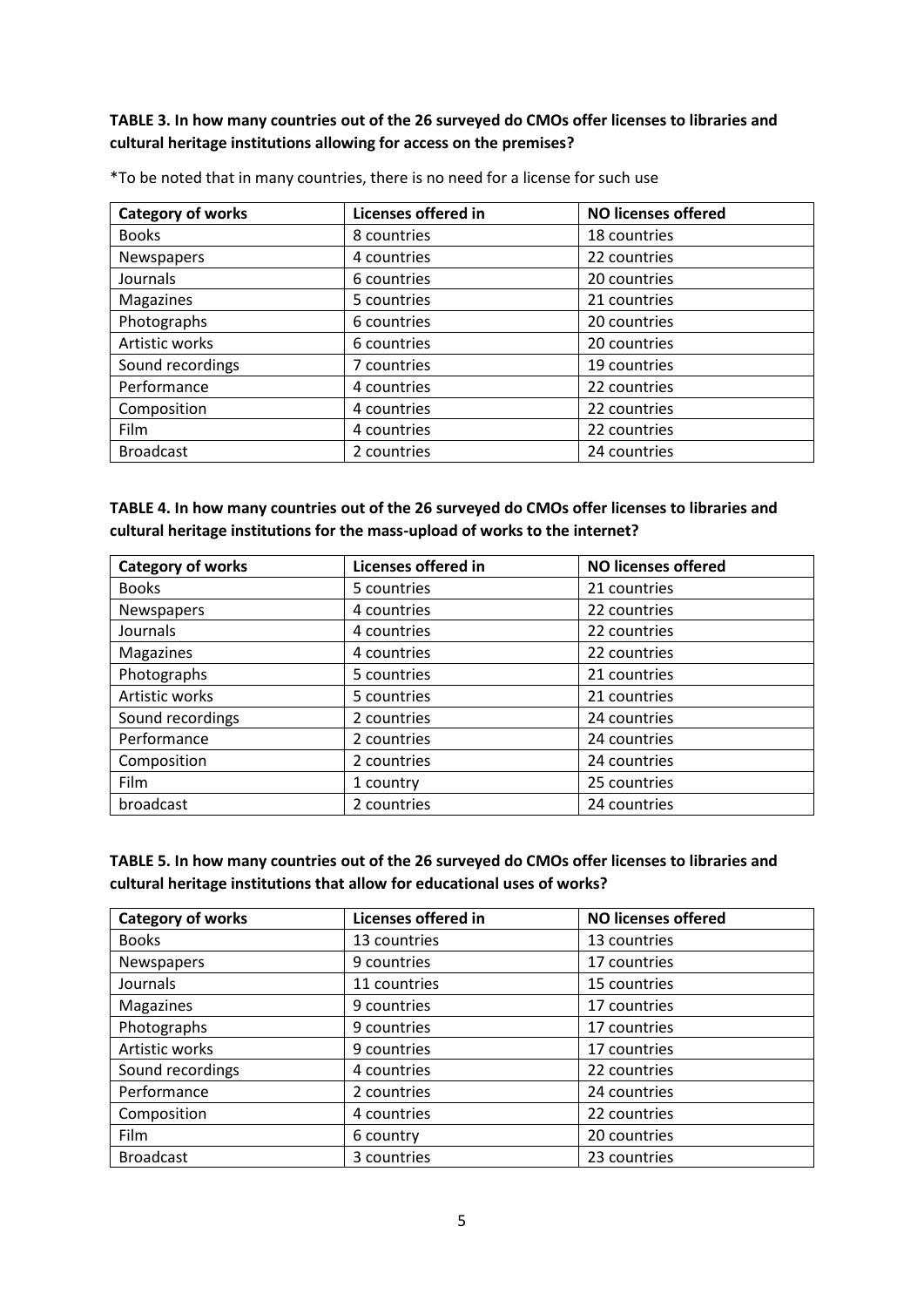#### Austria

- For which of the following types of works CMOs offer licences?
	- o Books<sup>4</sup>
	- o Newspapers
	- o Journals
	- o Magazines
	- o Photographs. BILDRECHT
	- o Artistic works. BILDRECHT
	- o Sound recordings. AKM and AUSTRO-MECHANA<sup>5</sup>
	- o Performance
	- o Composition. AKM and AUSTRO-MECHANA
	- o Film
	- o Broadcast
- For which of the following types of works CMOs offer licences specifically for libraries and CHIs?
	- o Books
	- o Newspapers
	- o Journals
	- o Magazines
	- o Photographs. BILDRECHT
	- o Artistic works. BILDRECHT
	- o Sound recordings
	- o Performance
	- o Composition
	- o Film
	- o Broadcast
- For which of the following types of works do CMOs offer licences allowing for access on the premises for readers / visitors to your library?<sup>6</sup>
	- o Books
	- o Newspapers
	- o Journals

**.** 

- o Magazines
- o Photographs. BILDRECHT
- o Artistic works. BILDRECHT
- $\circ$  Sound recordings. AKM<sup>7</sup> and AUSTRO-MECHANA

<sup>&</sup>lt;sup>4</sup> Literar-Mechana (the CMO for literary works) negotiates agreements only on the basis of copyright law E&L (collecting remuneration). As with AKM, although the standard mandate given by their members would be rather general, Literar-Mechana does not offer other (individual) licenses for specific uses.

<sup>&</sup>lt;sup>5</sup> AKM/Austro-Mechana are mandated by their members on the one hand and on the other hand legally mandated by Copyright Law to collect the remuneration for certain public uses, such as radio, online use and events. In that case, the user applies for or registers a certain use, and according to the circumstances, she or he will be charged a fee by AKM/austro Mechana. Although the standard mandate given by an individual music author to AKM usually includes all the rights that would entitle AKM to act on behalf of the music author and conclude individual licenses, the standard licenses offered by AKM/Austro-Mechana are largely based on the E&L of the Law. Strictly speaking, E & L are not a license offered by the CMO, but a legal license by Copyright Law, but in order to make use of this E&L as a CHI, you have to agree with the CMO on the remuneration.

<sup>6</sup> According to Austrian Copyright Law (§ 56b), libraries are entitled to offer public access on their premises to picture and sound carriers included in their holdings, but CMOs are entitled to claim a remuneration for this use. However, neither AKM nor Austro-Mechana are entitled to issue licenses for these uses in the proper sense.

<sup>&</sup>lt;sup>7</sup> AKM only license uses on carriers, not online uses (making available right).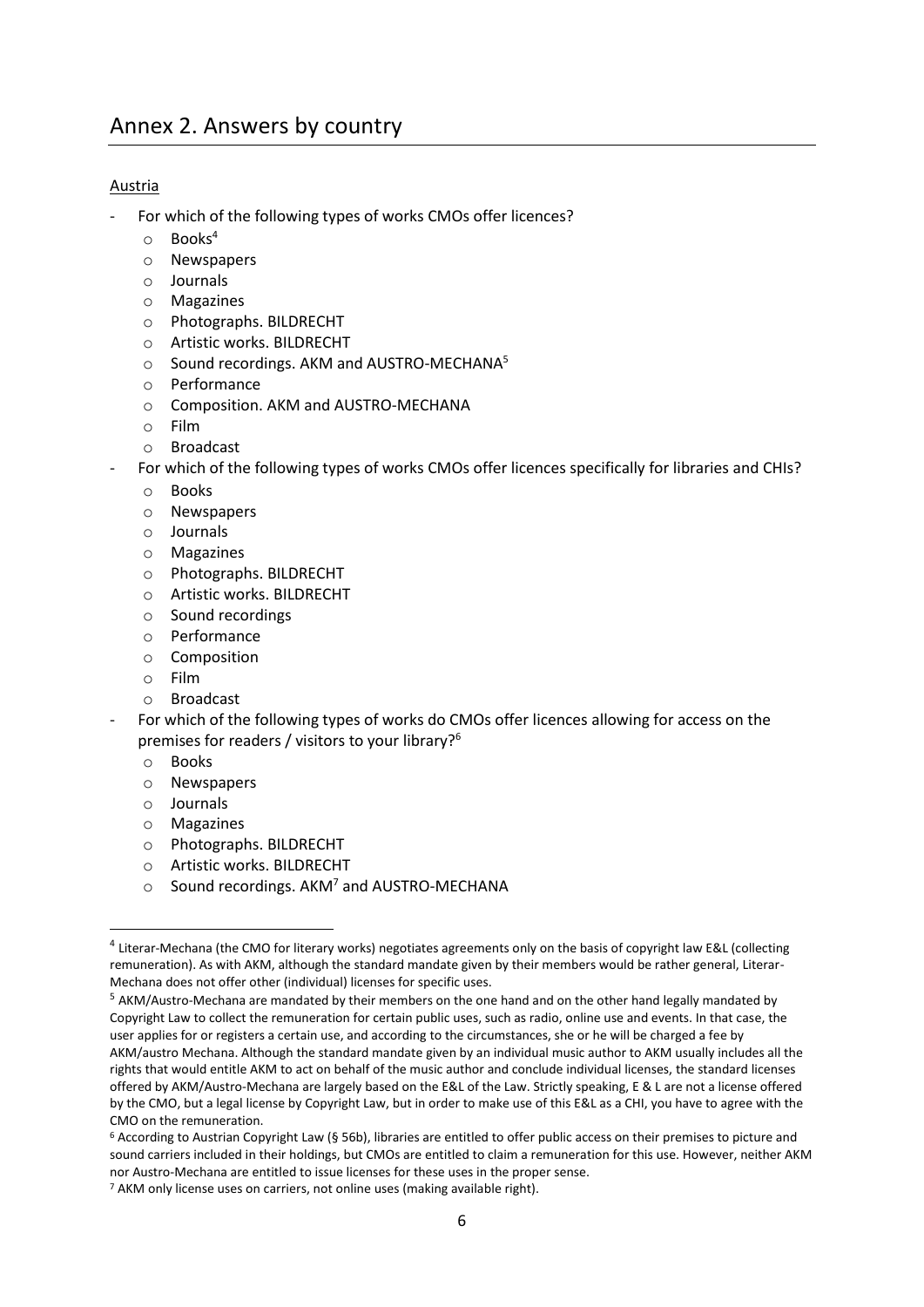- o Performance
- o Composition. AKM and AUSTRO-MECHANA
- o Film
- o Broadcast
- For which of the following types of works do CMOs offer licences allowing for mass-uploading of works to the internet?
	- o Books
	- o Newspapers
	- o Journals
	- o Magazines
	- o Photographs
	- o Artistic works
	- o Sound recordings
	- o Performance
	- o Composition
	- o Film
	- o Broadcast
- For which of the following types of works do CMOs licences allowing for educational uses of works?
	- o Books
	- o Newspapers
	- o Journals
	- o Magazines
	- o Photographs. BILDRECHT
	- o Artistic works. BILDRECHT
	- o Sound recordings. AKM and AUSTRO-MECHANA
	- o Performance
	- o Composition
	- o Film
	- o Broadcast

#### Australia

- For which of the following types of works CMOs offer licences?
	- o Books. Copyright Agency
	- o Newspapers. Copyright Agency
	- o Journals. Copyright Agency
	- o Magazines. Copyright Agency
	- o Photographs. Copyright Agency and Viscopy Ltd
	- o Artistic works. Copyright Agency and Viscopy Ltd
	- o Sound recordings. ARIA and PPCA
	- o Performance. ARIA
	- o Composition. APRA AMCOS
	- o Film. Screenrights
	- o Broadcast. Screenrights
- For which of the following types of works CMOs offer licences specifically for libraries and CHIs<sup>8</sup>?
	- o Books
	- o Newspapers
	- o Journals

**.** 

o Magazines

<sup>&</sup>lt;sup>8</sup> ARIA licences reproduction of sound recordings on behalf of performers and record labels. None of their licences are library or education specific.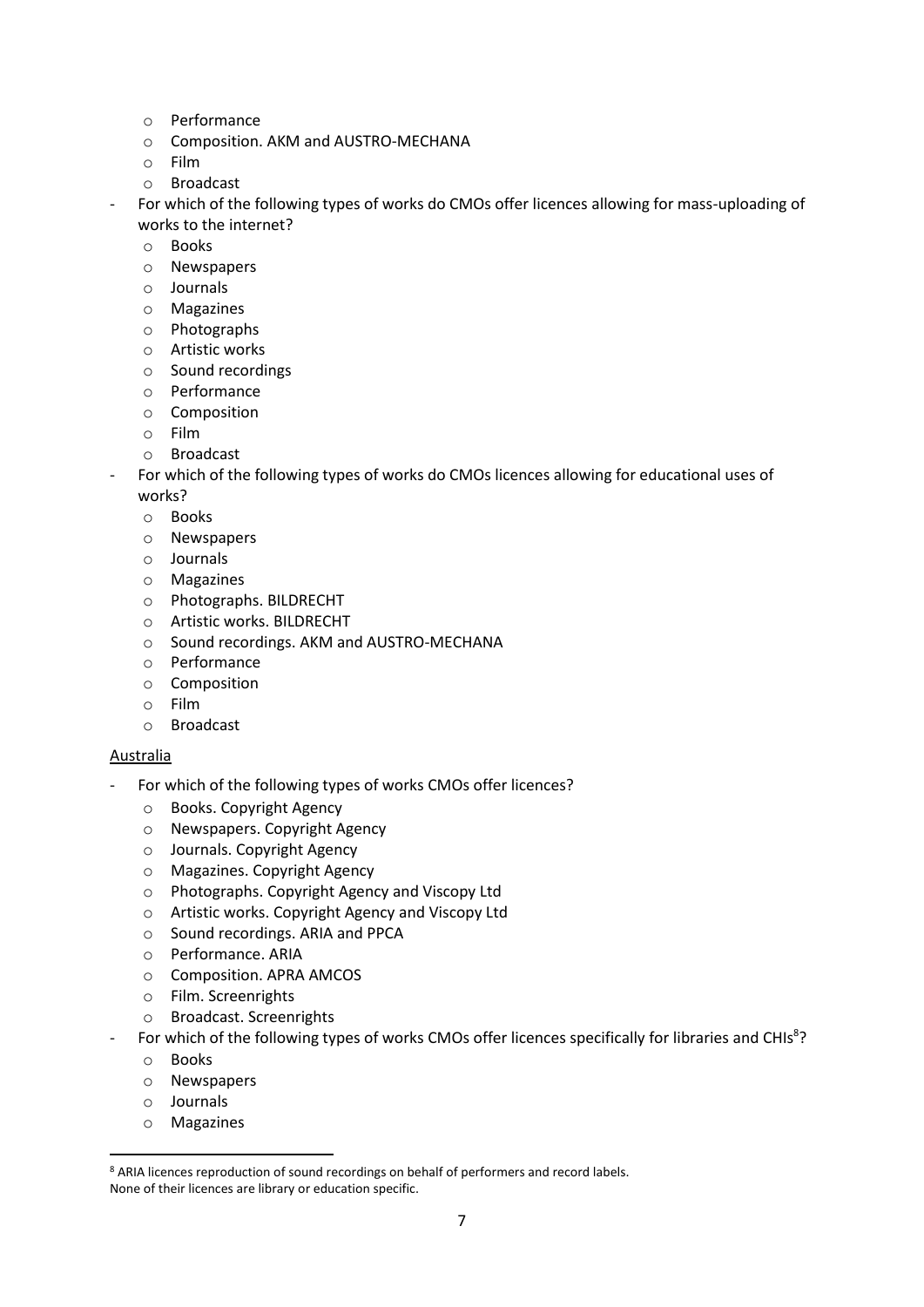- o Photographs
- o Artistic works
- o Sound recordings
- o Performance
- o Composition
- o Film
- o Broadcast

For which of the following types of works do CMOs offer licences allowing for access on the premises for readers / visitors to your library?

- o Books
- o Newspapers
- o Journals
- o Magazines
- o Photographs
- o Artistic works
- o Sound recordings
- o Performance
- o Composition
- o Film
- o Broadcast
- For which of the following types of works do CMOs offer licences allowing for mass-uploading of works to the internet?
	- o Books
	- o Newspapers
	- o Journals
	- o Magazines
	- o Photographs
	- o Artistic works
	- o Sound recordings
	- o Performance
	- o Composition
	- o Film
	- o Broadcast
- For which of the following types of works do CMOs licences allowing for educational uses of works?<sup>9</sup>
	- $\circ$  Books. Copyright agency<sup>10</sup>
	- o Newspapers. Copyright agency
	- o Journals. Copyright agency
	- o Magazines. Copyright agency
	- o Photographs. Copyright agency and Viscopy Ltd.<sup>11</sup>
	- o Artistic works. Copyright agency and Viscopy Ltd.
	- o Sound recordings
	- o Performance

**.** 

<sup>9</sup> PPCA licenses public performance of sound recordings for performers and record labels. Their licences are used by libraries and educational institutions, but none are education-specific.

<sup>&</sup>lt;sup>10</sup> Copyright Agency operates a statutory licence for reproduction and communication of literary and artistic works for specific uses, including educational and government use.

<sup>11</sup> Viscopy offers licences for reproduction and communication of artistic works. Note that Viscopy does not operate under a statutory licence, but only under a voluntary licence with its members - although it does distribute royalties from statutory licences through agreements with CAL and Screenrights.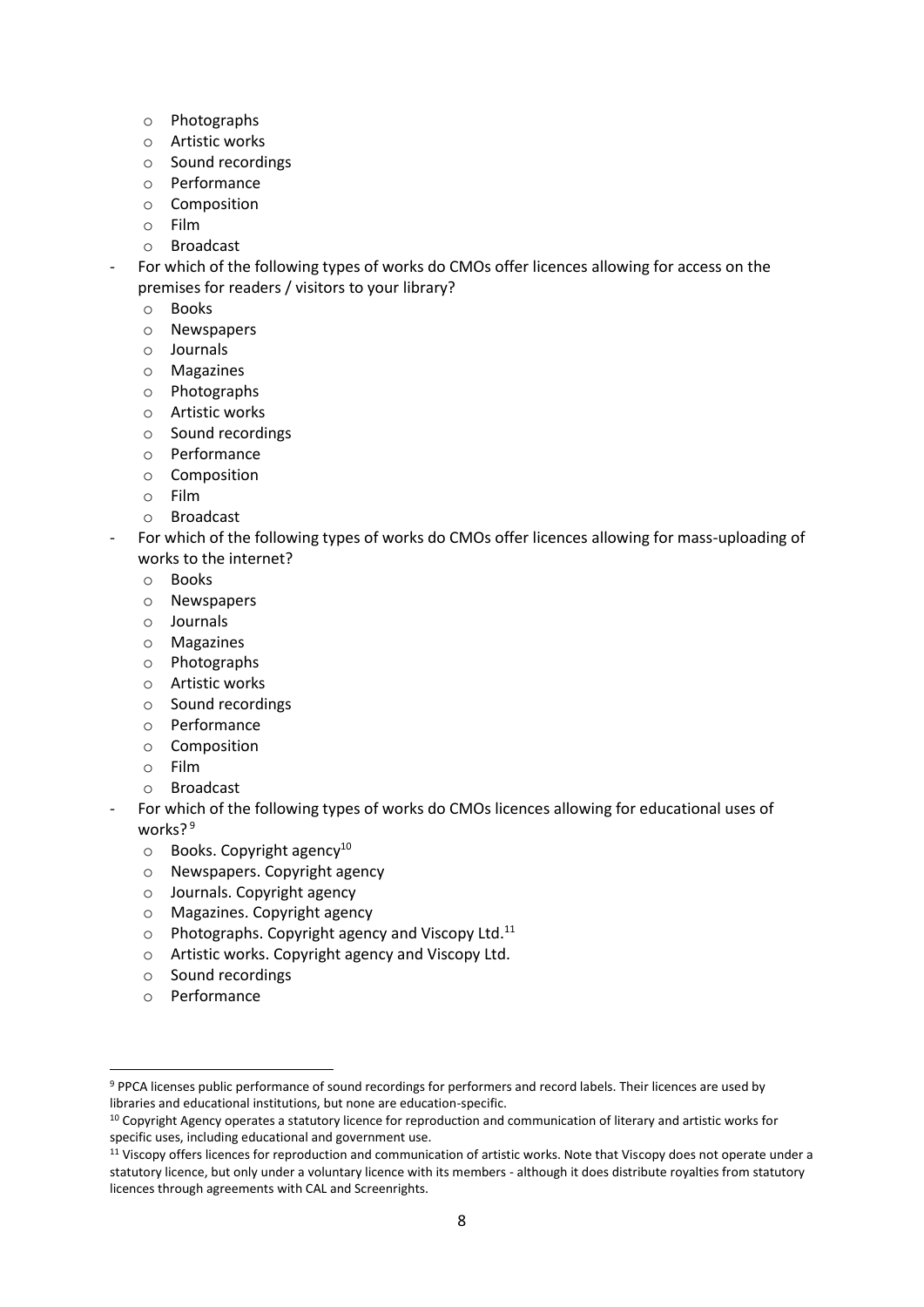- $\circ$  Composition. APRA<sup>12</sup>, AMCOS<sup>13</sup>
- $\circ$  Film. Screenrights<sup>14</sup>
- o Broadcast. Screenrights

#### Bulgaria

- For which of the following types of works CMOs offer licences?
	- o Books
	- o Newspapers
	- o Journals
	- o Magazines
	- o Photographs
	- o Artistic works
	- o Sound recordings
	- o Performance
	- o Composition
	- o Film
	- o Broadcast
- For which of the following types of works CMOs offer licences specifically for libraries and CHIs?
	- o Books
	- o Newspapers
	- o Journals
	- o Magazines
	- o Photographs
	- o Artistic works
	- o Sound recordings
	- o Performance
	- o Composition
	- o Film
	- o Broadcast
- For which of the following types of works do CMOs offer licences allowing for access on the premises for readers / visitors to your library?
	- o Books
	- o Newspapers
	- o Journals
	- o Magazines
	- o Photographs
	- o Artistic works
	- o Sound recordings
	- o Performance
	- o Composition
	- o Film
	- o Broadcast
- For which of the following types of works do CMOs offer licences allowing for mass-uploading of works to the internet?
	- o Books

1

o Newspapers

<sup>&</sup>lt;sup>12</sup> APRA licences public performance of musical compositions for writers and publishers.

<sup>&</sup>lt;sup>13</sup> AMCOS licences reproduction of musical works, including as sheet music, on a CD etc, or on the internet. Their licences are used by libraries, but none of them are library specific. They have specific licences for educational institutions. <sup>14</sup> Screenrights licences films and broadcasts for use by educational institutions and government departments. They also license the retransmission of free-to-air broadcasts, including via IPTV.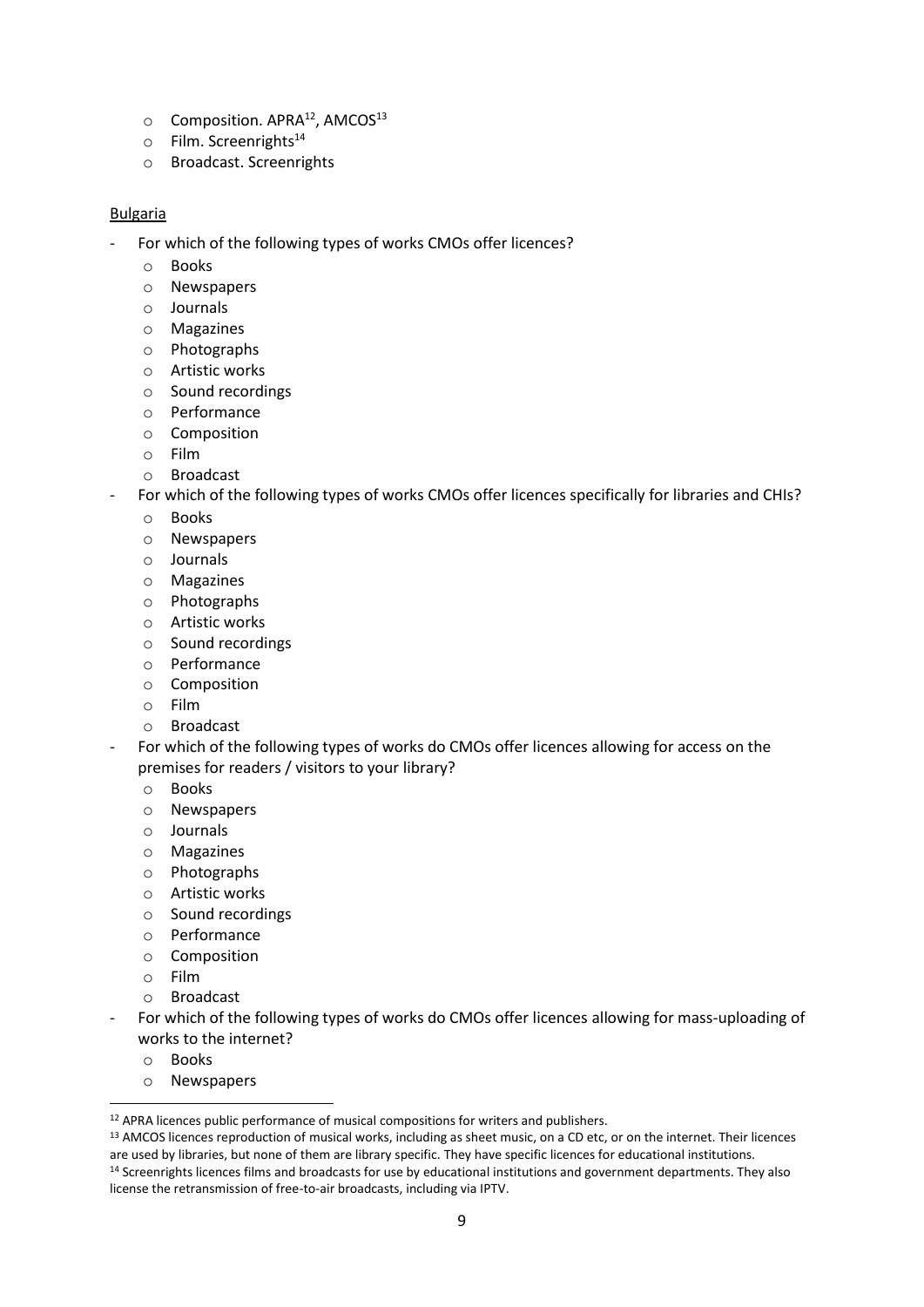- o Journals
- o Magazines
- o Photographs
- o Artistic works
- o Sound recordings
- o Performance
- o Composition
- o Film
- o Broadcast
- For which of the following types of works do CMOs licences allowing for educational uses of works?
	- o Books
	- o Newspapers
	- o Journals
	- o Magazines
	- o Photographs
	- o Artistic works
	- o Sound recordings
	- o Performance
	- o Composition
	- o Film
	- o Broadcast

#### Croatia<sup>15</sup>

- For which of the following types of works CMOs offer licences?
	- o Books. DHK/CWA
	- o Newspapers
	- o Journals
	- o Magazines
	- o Photographs.
	- o Artistic works. HDS ZAMP
	- o Sound recordings. DZNAP, ZAPRAF and HDS ZAMP
	- o Performance. HDS ZAMP and HUZIP
	- o Composition. HDS ZAMP
	- o Film. DHFR
	- o Broadcast. DHFR
- For which of the following types of works CMOs offer licences specifically for libraries and CHIs?
	- o Books
	- o Newspapers
	- o Journals
	- o Magazines
	- o Photographs
	- o Artistic works
	- o Sound recordings
	- o Performance
	- o Composition
	- o Film

 $\overline{a}$ 

- o Broadcast
- For which of the following types of works do CMOs offer licences allowing for access on the premises for readers / visitors to your library?

<sup>&</sup>lt;sup>15</sup> There are no special kind of licences for any type of works.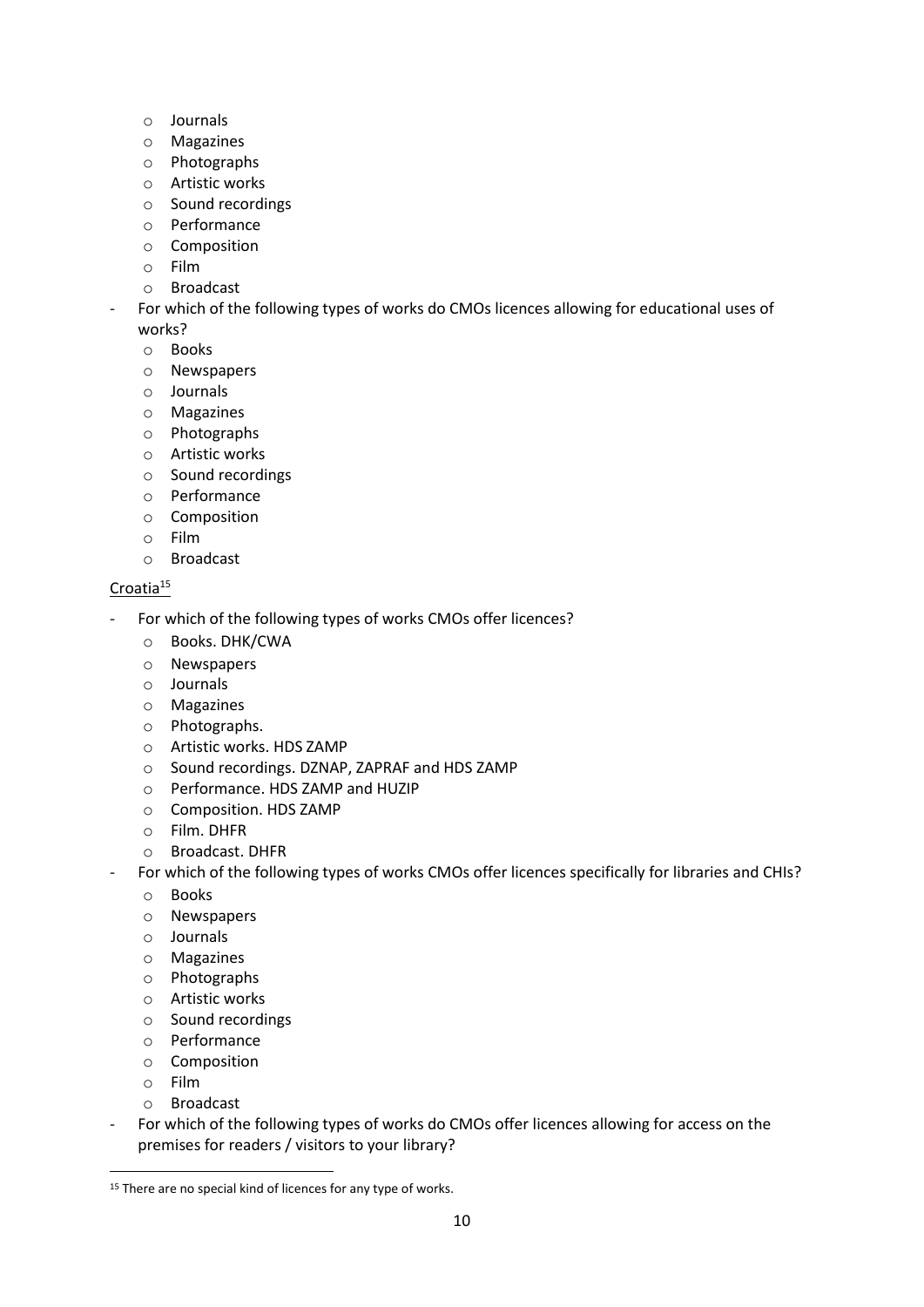- o Books
- o Newspapers
- o Journals
- o Magazines
- o Photographs
- o Artistic works
- o Sound recordings
- o Performance
- o Composition
- o Film
- o Broadcast
- For which of the following types of works do CMOs offer licences allowing for mass-uploading of works to the internet?
	- o Books
	- o Newspapers
	- o Journals
	- o Magazines
	- o Photographs
	- o Artistic works
	- o Sound recordings
	- o Performance
	- o Composition
	- o Film
	- o Broadcast
	- o Other: ZANA offers rights for publisher's rights that allow mass use.
- For which of the following types of works do CMOs licences allowing for educational uses of works?
	- o Books
	- o Newspapers
	- o Journals
	- o Magazines
	- o Photographs
	- o Artistic works
	- o Sound recordings
	- o Performance
	- o Composition
	- o Film
	- o Broadcast

#### **Cyprus**

- For which of the following types of works CMOs offer licences?
	- o Books. Greek Association for Rights Management
	- o Newspapers
	- o Journals. Greek Association for Rights Management
	- o Magazines
	- o Photographs
	- o Artistic works
	- o Sound recordings. PRS Cyprus and Asteras Collective Rights Management
	- o Performance
	- o Composition
	- o Film
	- o Broadcast. PRS Cyprus and Asteras Collective Rights Management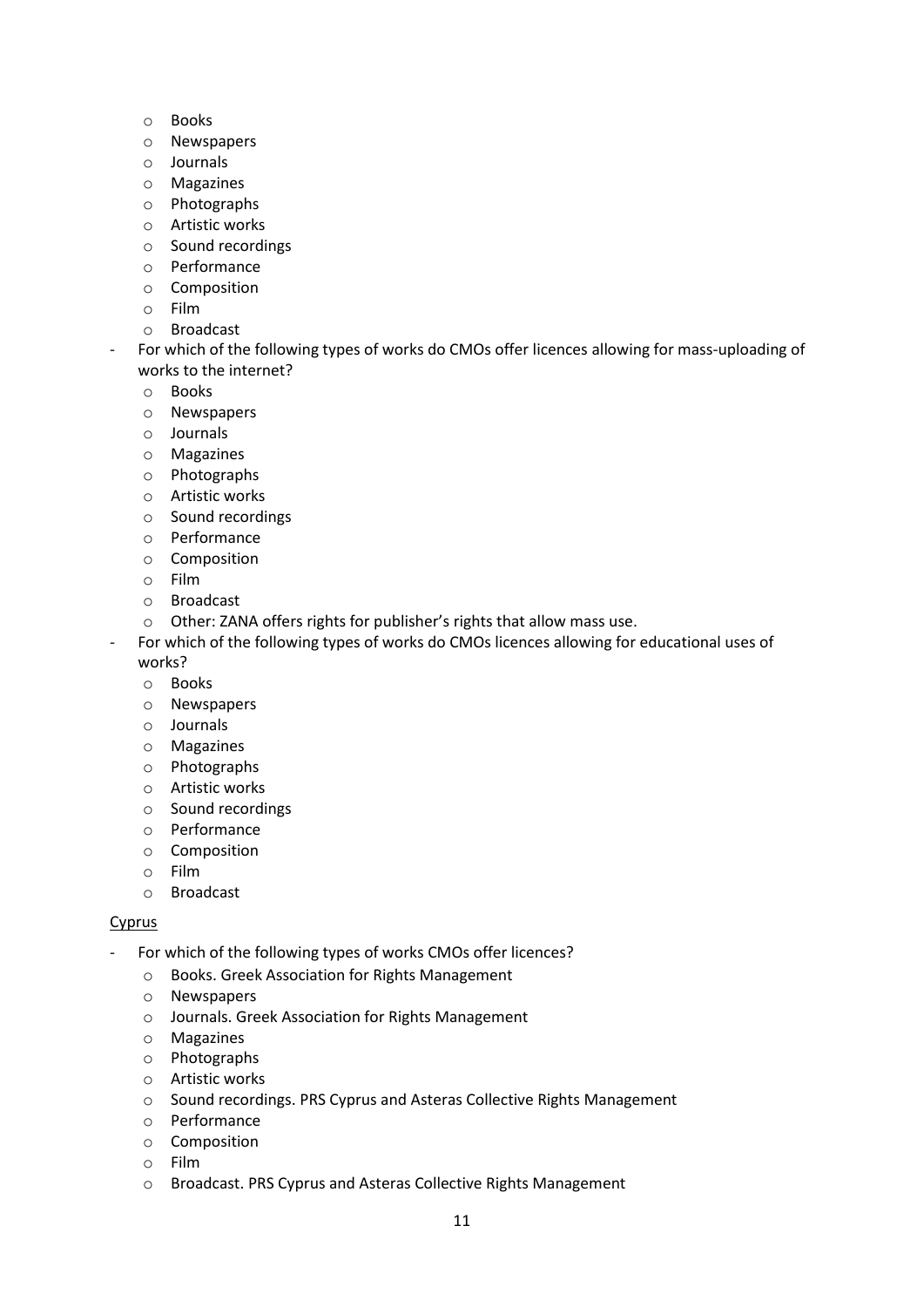- For which of the following types of works CMOs offer licences specifically for libraries and CHIs?
	- o Books. Greek Association for Rights Management
	- o Newspapers
	- o Journals
	- o Magazines
	- o Photographs
	- o Artistic works
	- o Sound recordings
	- o Performance
	- o Composition
	- o Film
	- o Broadcast

For which of the following types of works do CMOs offer licences allowing for access on the premises for readers / visitors to your library?

- o Books. Greek Association for Rights Management
- o Newspapers
- o Journals
- o Magazines
- o Photographs
- o Artistic works
- o Sound recordings
- o Performance
- o Composition
- o Film
- o Broadcast

- For which of the following types of works do CMOs offer licences allowing for mass-uploading of works to the internet?

- o Books
- o Newspapers
- o Journals
- o Magazines
- o Photographs
- o Artistic works
- o Sound recordings
- o Performance
- o Composition
- o Film
- o Broadcast
- For which of the following types of works do CMOs licences allowing for educational uses of works?
	- o Books. Greek Association for Rights Management
	- o Newspapers
	- o Journals
	- o Magazines
	- o Photographs
	- o Artistic works
	- o Sound recordings
	- o Performance
	- o Composition
	- o Film
	- o Broadcast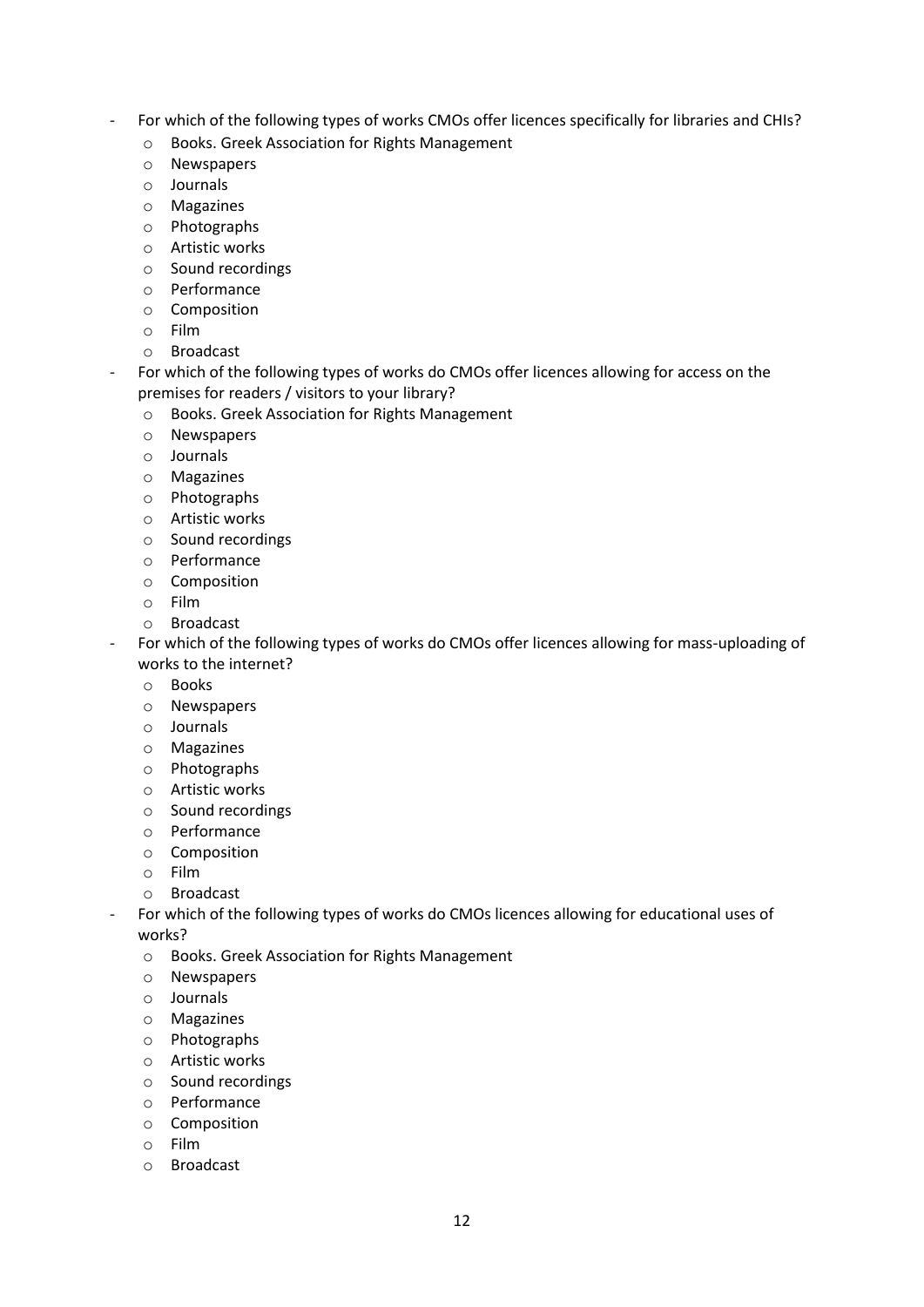#### Czech Republic

- For which of the following types of works CMOs offer licences?
	- o Books. DILIA and OOAS
	- o Newspapers. DILIA and OOAS
	- o Journals. DILIA and OOAS
	- o Magazines. DILIA and OOAS
	- o Photographs. OOAS
	- o Artistic works. OOAS
	- o Sound recordings. INTERGRAM
	- o Performance. DILIA
	- o Composition. DILIA and OSA
	- o Film. DILIA
	- o Broadcast. DILIA
	- For which of the following types of works CMOs offer licences specifically for libraries and CHIs?<sup>16</sup>
	- o Books. DILIA<sup>17</sup>
	- $\circ$  Newspapers. DILIA<sup>18</sup>
	- o Journals. DILIA
	- o Magazines. DILIA
	- o Photographs. OOAS
	- o Artistic works. OOAS
	- o Sound recordings. INTERGRAM<sup>19</sup>
	- o Performance. DILIA
	- $\circ$  Composition. DILIA<sup>20</sup> and OSA<sup>21</sup>
	- o Film
	- o Broadcast
- For which of the following types of works do CMOs offer licences allowing for access on the premises for readers / visitors to your library?
	- o Books. DILIA
	- o Newspapers. DILIA
	- o Journals. DILIA
	- o Magazines. DILIA
	- o Photographs. OOAS
	- o Artistic works. OOAS
	- o Sound recordings
	- o Performance
	- o Composition

1

<sup>17</sup> To be more specific, the DILIA is authorised to grant licences for the use of literary (written) works (not specifically limited to the literary works in books).

<sup>&</sup>lt;sup>16</sup> As of now, there are only ECL for libraries in effect for public reading and for electronic document delivery (the latter covering individual articles/contributions in periodicals, journals or a chapter of a book). For the other uses stated above, the possibility of granting an ECL was provided for in an amendment to the CA adopted in 2017. For OOAS, ECLs on photographs and artistic works are (and in future ECLs on out of commerce works will be) allowed to be granted only as a component part of the literary work/a publication thereof).

 $18$  There is no CMO in respect of periodicals as a distinct kind of publications – be it newspapers, magazines or journals – in the Czech Republic.

 $19$  There has been a collective licence for lending sound recordings for more than two decades. Contracting party of the CMOs being composed of three CMOs (OSA, Intergram, DILIA).

<sup>20</sup> DILIA in case of musico-dramatical works, songs, etc.

<sup>&</sup>lt;sup>21</sup> On OSA, in the response, the "composition" is understood to be a work of music. There is a licence for public lending of sound recording (the OSA being one of the licensors, together with DILIA and INTERGRAM). The main issue is that both the items in question are usually complex (e.g. books and periodicals are at least composite works of a literary work and a typographical work) and that the categories of uses, as given, are in fact, as a rule, structured. Of course, if a statutory licence is not a fee-based one (no remuneration is to be paid) there is no offer by a CMO in the particular case.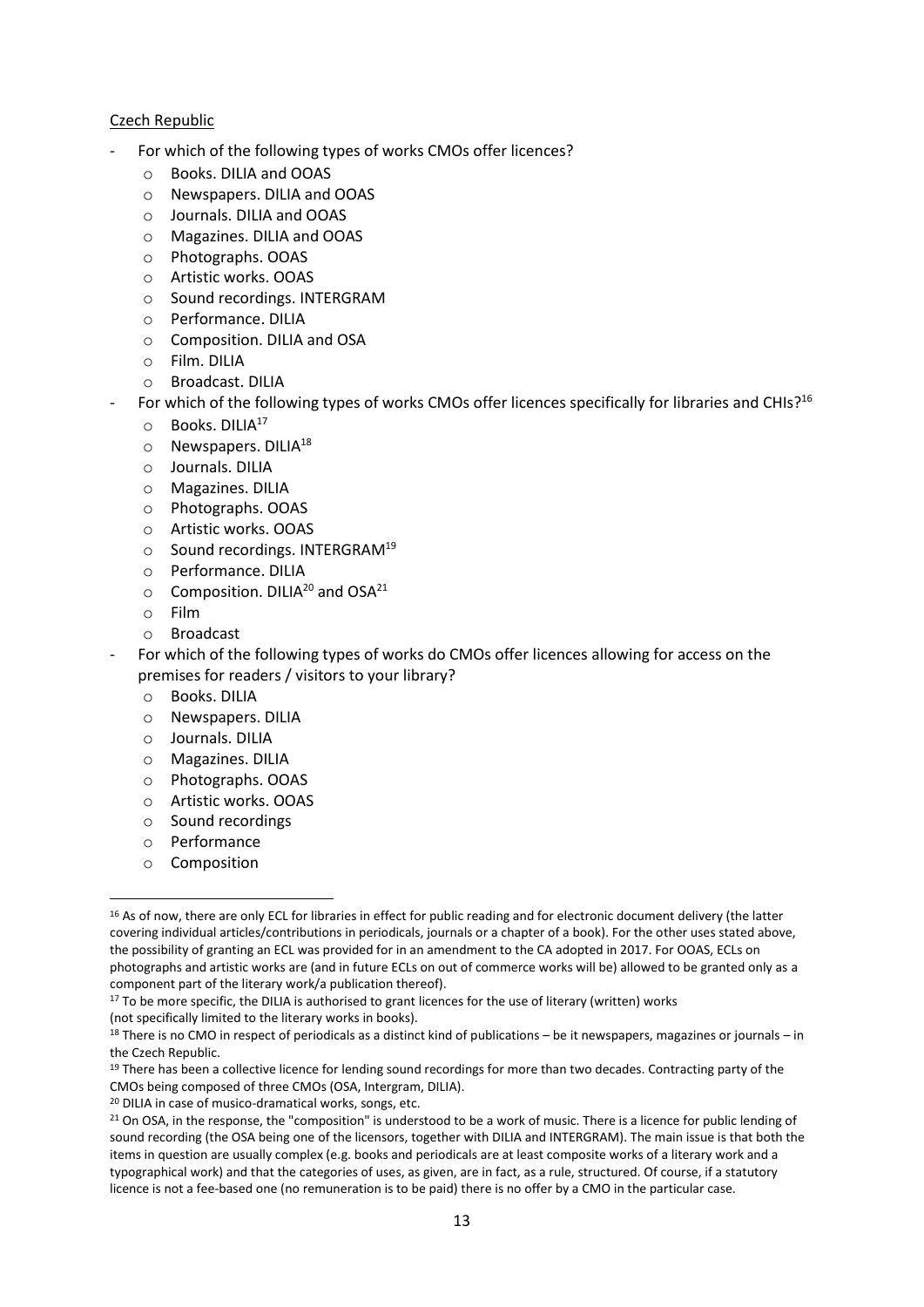- o Film
- o Broadcast
- For which of the following types of works do CMOs offer licences allowing for mass-uploading of works to the internet?
	- o Books.
	- o Newspapers.
	- o Journals.
	- o Magazines.
	- o Photographs.
	- o Artistic works.
	- o Sound recordings
	- o Performance
	- o Composition
	- o Film
	- o Broadcast
- For which of the following types of works do CMOs licences allowing for educational uses of works?
	- o Books. DILIA and OOAS
	- o Newspapers. DILIA and OOAS
	- o Journals. DILIA and OOAS
	- o Magazines. DILIA and OOAS
	- o Photographs. OOAS
	- o Artistic works. OOAS
	- o Sound recordings
	- o Performance
	- o Composition
	- o Film
	- o Broadcast

#### **Denmark**

- For which of the following types of works CMOs offer licences?
	- o Books. Danish Digital Library
	- o Newspapers. Danish Digital Library
	- o Journals. Danish Digital Library
	- o Magazines. Danish Digital Library
	- o Photographs
	- o Artistic works
	- o Sound recordings
	- o Performance
	- o Composition
	- o Film
	- o Broadcast
- For which of the following types of works CMOs offer licences specifically for libraries and CHIs?
	- o Books. Danish Digital Library
	- o Newspapers. Danish Digital Library
	- o Journals. Danish Digital Library
	- o Magazines. Danish Digital Library
	- o Photographs
	- o Artistic works
	- o Sound recordings
	- o Performance
	- o Composition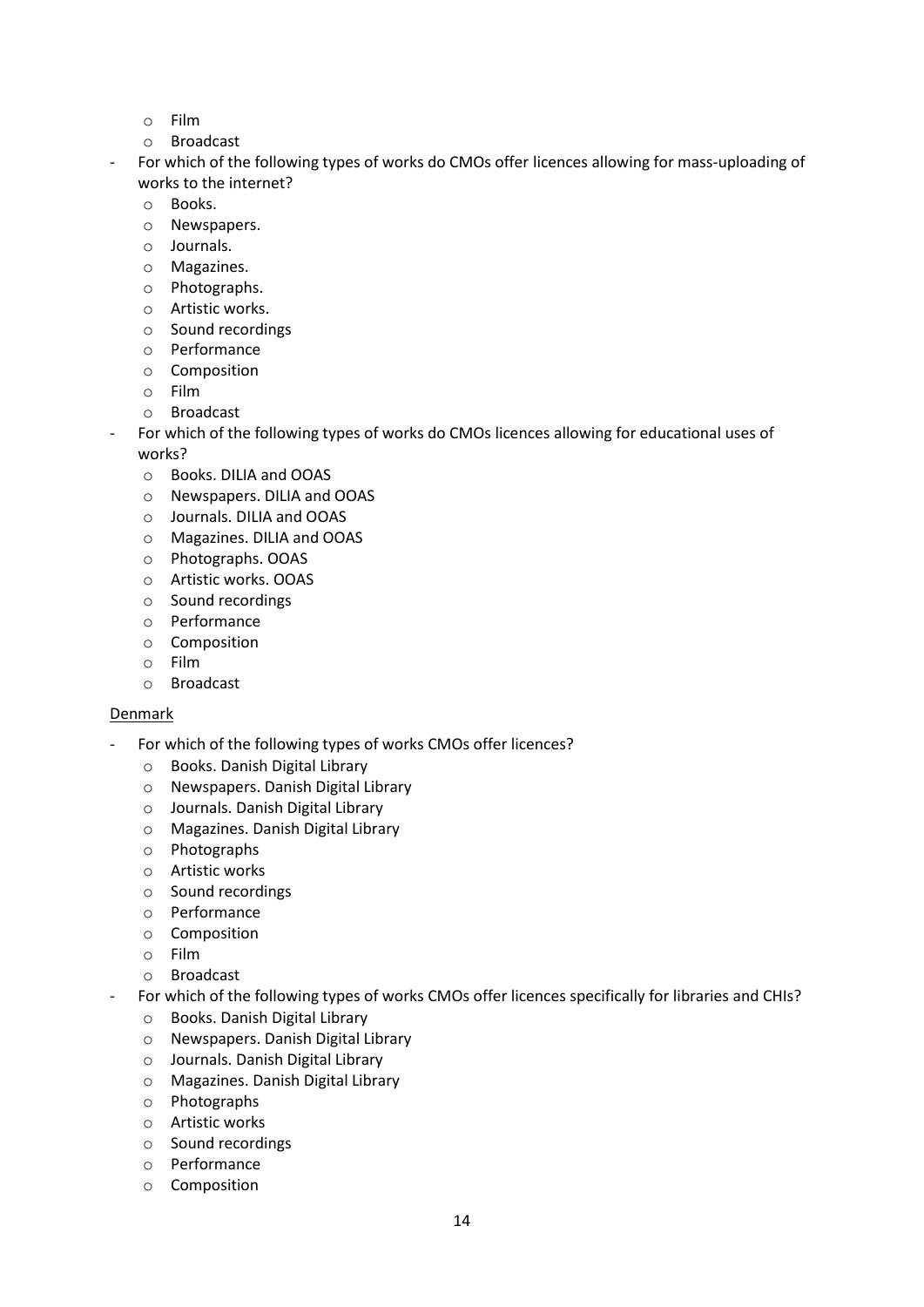- o Film
- o Broadcast
- o Other. Danish Digital Library for audiobooks
- For which of the following types of works do CMOs offer licences allowing for access on the premises for readers / visitors to your library?
	- o Books. Danish Digital Library
	- o Newspapers. Danish Digital Library
	- o Journals. Danish Digital Library
	- o Magazines. Danish Digital Library
	- o Photographs
	- o Artistic works
	- o Sound recordings
	- o Performance
	- o Composition
	- o Film
	- o Broadcast
	- o Other. Danish Digital Library for audiobooks
- For which of the following types of works do CMOs offer licences allowing for mass-uploading of works to the internet?
	- o Books
	- o Newspapers
	- o Journals
	- o Magazines
	- o Photographs
	- o Artistic works
	- o Sound recordings
	- o Performance
	- o Composition
	- o Film
	- o Broadcast
- For which of the following types of works do CMOs licences allowing for educational uses of works?
	- o Books. Danish Digital Library
	- o Newspapers. Danish Digital Library
	- o Journals. Danish Digital Library
	- o Magazines. Danish Digital Library
	- o Photographs
	- o Artistic works
	- o Sound recordings
	- o Performance
	- o Composition
	- o Film
	- o Broadcast
	- o Other. Danish Digital Library for audiobooks

#### Estonia

- For which of the following types of works CMOs offer licences?
	- o Books
	- o Newspapers
	- o Journals
	- o Magazines
	- o Photographs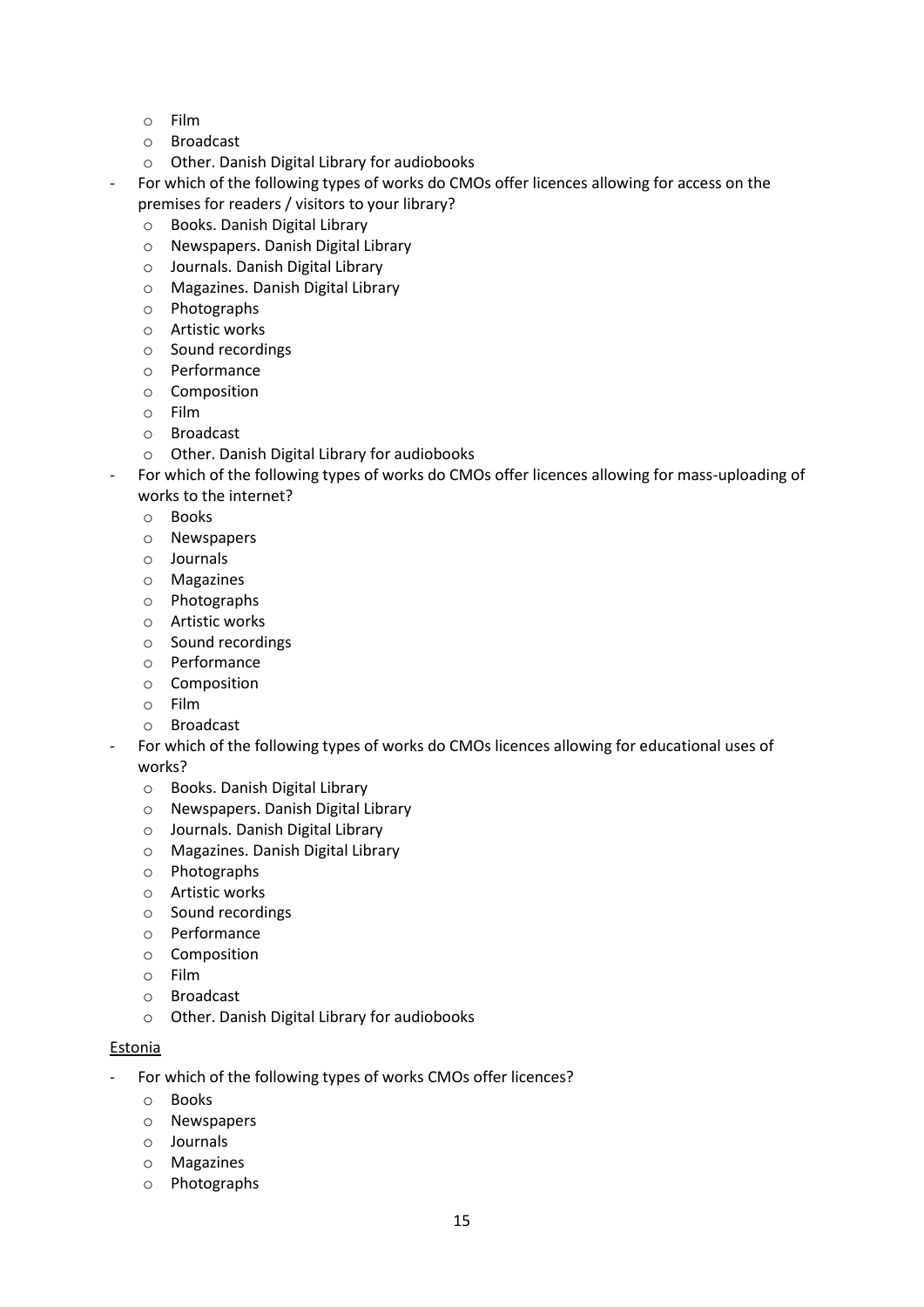- o Artistic works. Eesti Autorite Uhing
- o Sound recordings. Eest Fonogrammitootjate Uhing and Eesti Autorite Uhing
- o Performance. Eesti Esitajate Liit
- o Composition. Eesti Autorite Uhing
- o Film. Eesti Audiovisuaalautorite Liit
- o Broadcast
- For which of the following types of works CMOs offer licences specifically for libraries and CHIs?
	- o Books
	- o Newspapers
	- o Journals
	- o Magazines
	- o Photographs
	- o Artistic works
	- o Sound recordings
	- o Performance
	- o Composition
	- o Film
	- o Broadcast
- For which of the following types of works do CMOs offer licences allowing for access on the premises for readers / visitors to your library?
	- o Books
	- o Newspapers
	- o Journals
	- o Magazines
	- o Photographs
	- o Artistic works
	- o Sound recordings
	- o Performance
	- o Composition
	- o Film
	- o Broadcast
- For which of the following types of works do CMOs offer licences allowing for mass-uploading of works to the internet?
	- o Books
	- o Newspapers
	- o Journals
	- o Magazines
	- o Photographs
	- o Artistic works
	- o Sound recordings
	- o Performance
	- o Composition
	- o Film
	- o Broadcast
- For which of the following types of works do CMOs licences allowing for educational uses of works?
	- o Books
	- o Newspapers
	- o Journals
	- o Magazines
	- o Photographs
	- o Artistic works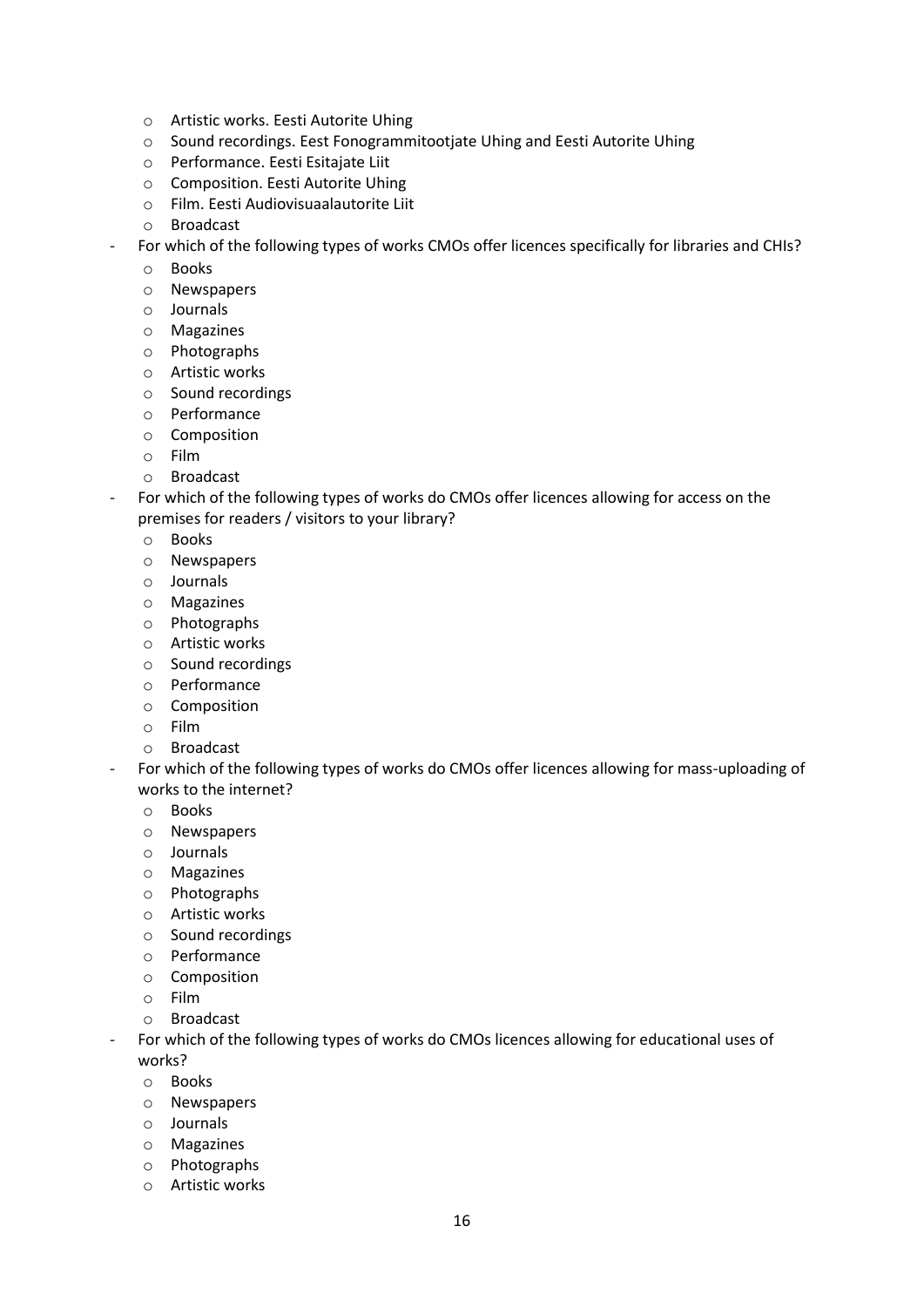- o Sound recordings
- o Performance
- o Composition
- o Film
- o Broadcast

#### Finland

- For which of the following types of works CMOs offer licences?
	- o Books
	- o Newspapers
	- o Journals
	- o Magazines
	- o Photographs.
	- o Artistic works.
	- o Sound recordings.
	- o Performance
	- o Composition.
	- o Film
	- o Broadcast
- For which of the following types of works CMOs offer licences specifically for libraries and CHIs?
	- o Books. Kopiosto and Sanasto
	- o Newspapers. Kopiosto
	- o Journals. Kopiosto
	- o Magazines Kopiosto
	- o Photographs. Kopiosto and Kuvasto
	- o Artistic works. Kuvasto
	- o Sound recordings
	- o Performance
	- o Composition
	- o Film
	- o Broadcast
- For which of the following types of works do CMOs offer licences allowing for access on the premises for readers / visitors to your library?
	- o Books
	- o Newspapers
	- o Journals
	- o Magazines
	- o Photographs
	- o Artistic works
	- o Sound recordings
	- o Performance
	- o Composition
	- o Film
	- o Broadcast
- For which of the following types of works do CMOs offer licences allowing for mass-uploading of works to the internet?
	- o Books
	- o Newspapers
	- o Journals
	- o Magazines
	- o Photographs
	- o Artistic works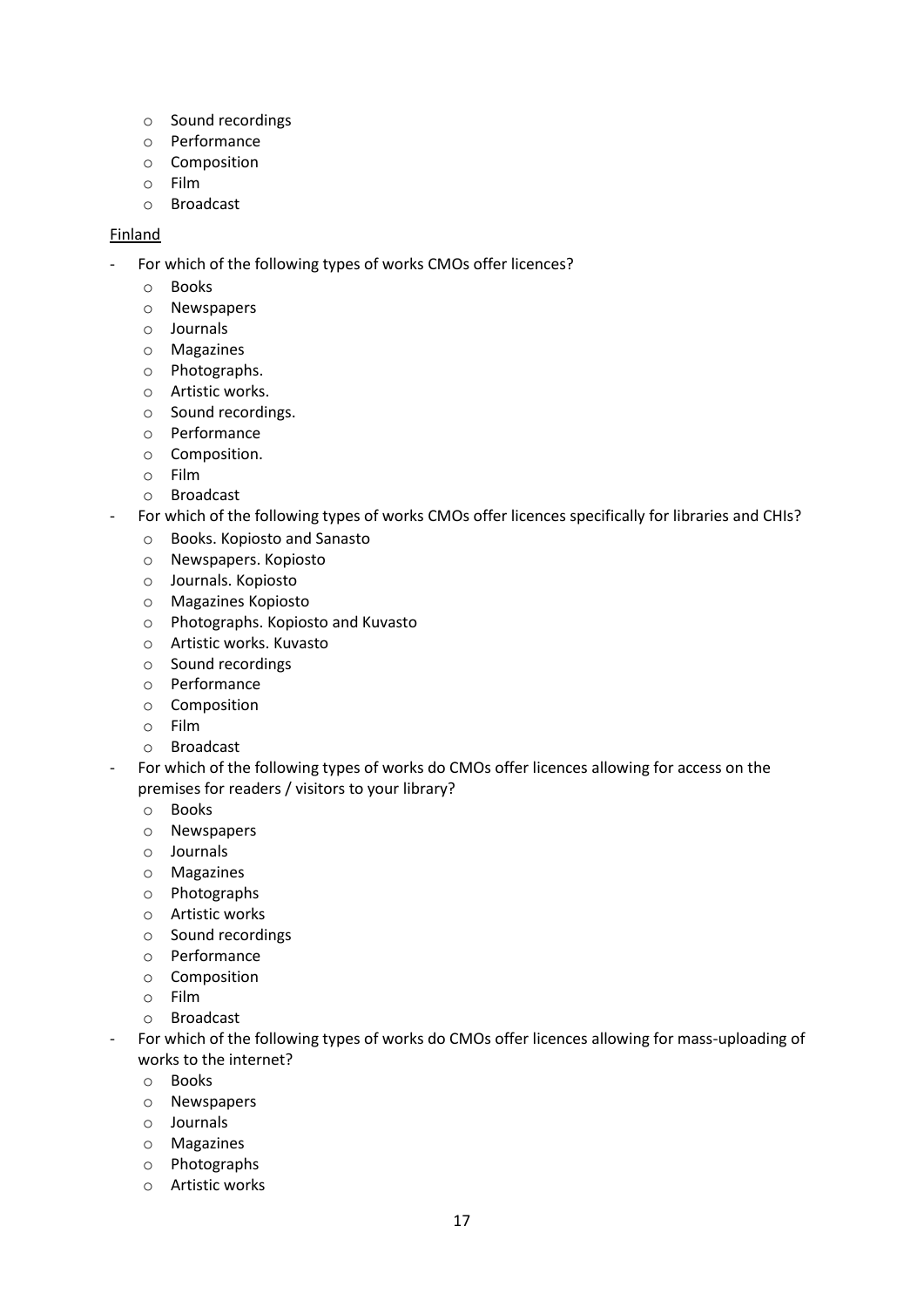- o Sound recordings
- o Performance
- o Composition
- o Film
- o Broadcast
- For which of the following types of works do CMOs licences allowing for educational uses of works?
	- o Books. Kopiosto
	- o Newspapers. Kopiosto
	- o Journals. Kopiosto
	- o Magazines. Kopiosto
	- o Photographs. Kopiosto and Kuvasto
	- o Artistic works. Kopiosto and Kuvasto
	- o Sound recordings
	- o Performance
	- o Composition
	- o Film. Kopiosto
	- o Broadcast

#### Greece

- For which of the following types of works CMOs offer licences?
	- o Books. OSDEL
	- o Newspapers. OSDEL
	- o Journals. OSDEL
	- o Magazines. OSDEL
	- o Photographs
	- o Artistic works
	- o Sound recordings
	- o Performance
	- o Composition
	- o Film
	- o Broadcast
- For which of the following types of works CMOs offer licences specifically for libraries and CHIs?
	- o Books
	- o Newspapers
	- o Journals
	- o Magazines
	- o Photographs
	- o Artistic works
	- o Sound recordings
	- o Performance
	- o Composition
	- o Film
	- o Broadcast
- For which of the following types of works do CMOs offer licences allowing for access on the premises for readers / visitors to your library?
	- o Books
	- o Newspapers
	- o Journals
	- o Magazines
	- o Photographs
	- o Artistic works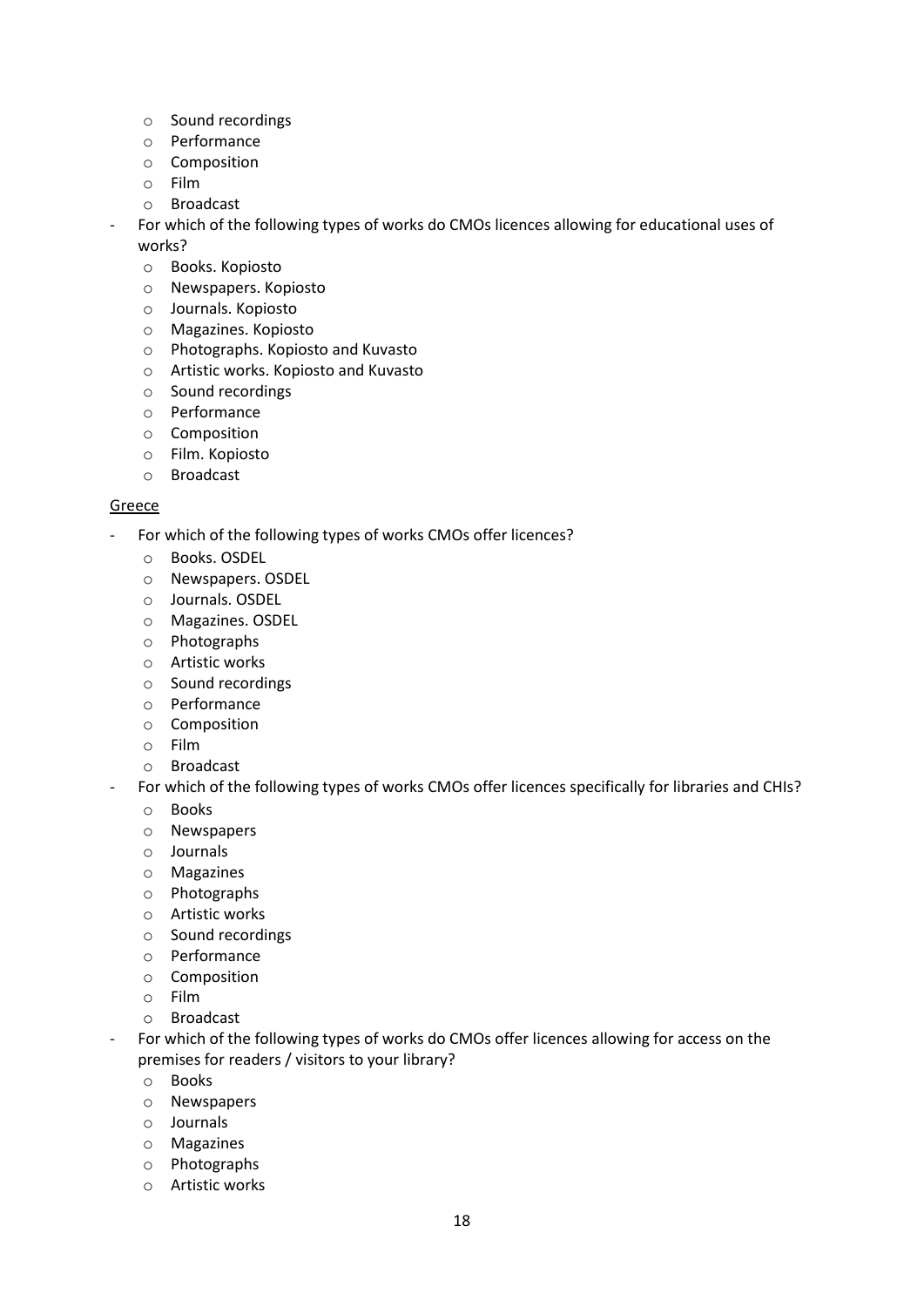- o Sound recordings
- o Performance
- o Composition
- o Film
- o Broadcast
- For which of the following types of works do CMOs offer licences allowing for mass-uploading of works to the internet?
	- o Books
	- o Newspapers
	- o Journals
	- o Magazines
	- o Photographs
	- o Artistic works
	- o Sound recordings
	- o Performance
	- o Composition
	- o Film
	- o Broadcast
- For which of the following types of works do CMOs licences allowing for educational uses of works?
	- o Books
	- o Newspapers
	- o Journals
	- o Magazines
	- o Photographs
	- o Artistic works
	- o Sound recordings
	- o Performance
	- o Composition
	- o Film
	- o Broadcast

#### **Iceland**

- For which of the following types of works CMOs offer licences?
	- o Books. Fjölís and Hagþenkir
	- o Newspapers. Fjölís
	- o Journals. Fjölís
	- o Magazines. Fjölís
	- o Photographs. Fjölís and Myndstef
	- o Artistic works. Fjölís and Myndstef
	- o Sound recordings. Fjölís and STEF
	- o Performance. STEF
	- o Composition. STEF
	- o Film. Hagþenkir and Smáis
	- o Broadcast. STEF and Smáis
	- For which of the following types of works CMOs offer licences specifically for libraries and CHIs?
		- o Books. Hagþenkir
		- o Newspapers
		- o Journals
		- o Magazines
		- o Photographs. Myndstef
		- o Artistic works. Myndstef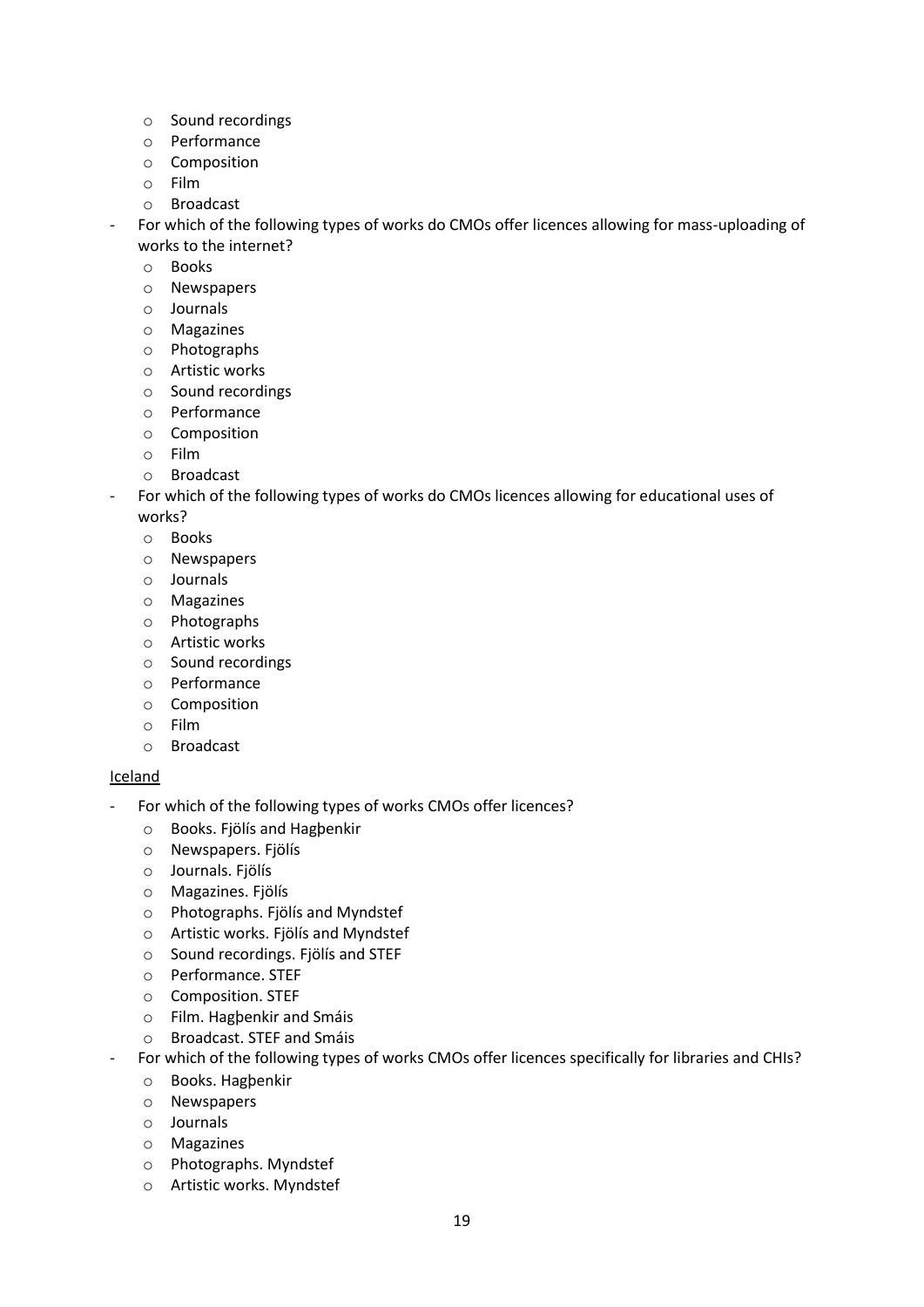- o Sound recordings. STEF
- o Performance. STEF
- o Composition. STEF
- o Film. Hagþenkir
- o Broadcast. STEF
- For which of the following types of works do CMOs offer licences allowing for access on the premises for readers / visitors to your library?
	- o Books
	- o Newspapers
	- o Journals
	- o Magazines
	- o Photographs. Myndstef
	- o Artistic works. Myndstef
	- o Sound recordings. STEF
	- o Performance. STEF
	- o Composition. STEF
	- o Film
	- o Broadcast
- For which of the following types of works do CMOs offer licences allowing for mass-uploading of works to the internet?
	- o Books
	- o Newspapers
	- o Journals
	- o Magazines
	- o Photographs. Myndstef
	- o Artistic works. Myndstef
	- o Sound recordings
	- o Performance
	- o Composition
	- o Film
	- o Broadcast
	- For which of the following types of works do CMOs licences allowing for educational uses of works?
		- o Books. Fjölís and Hagþenkir
		- o Newspapers. Fjölís
		- o Journals. Fjölís
		- o Magazines. Fjölís
		- o Photographs. Fjölís and Myndstef
		- o Artistic works. Myndstef
		- o Sound recordings
		- o Performance
		- o Composition
		- o Film. Hagþenkir
		- o Broadcast

#### Ireland

- For which of the following types of works CMOs offer licences?
	- o Books. ICLA
	- o Newspapers
	- o Journals. ICLA
	- o Magazines
	- o Photographs.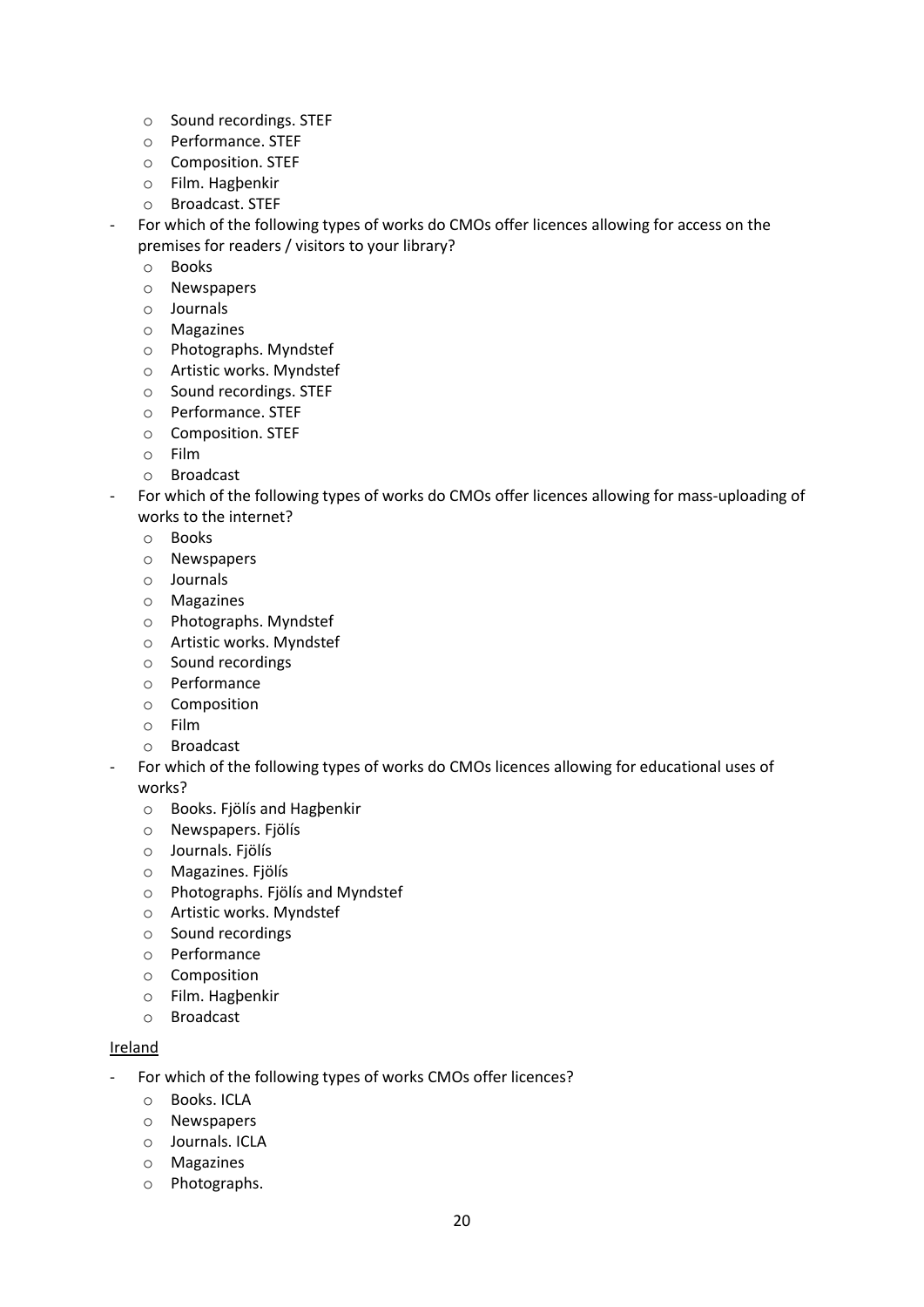- o Artistic works.
- o Sound recordings.
- o Performance
- o Composition.
- o Film
- o Broadcast
- For which of the following types of works CMOs offer licences specifically for libraries and CHIs?
	- o Books. ICLA
	- o Newspapers
	- o Journals. ICLA
	- o Magazines
	- o Photographs
	- o Artistic works
	- o Sound recordings
	- o Performance
	- o Composition
	- o Film
	- o Broadcast
- For which of the following types of works do CMOs offer licences allowing for access on the premises for readers / visitors to your library?
	- o Books. ICLA
	- o Newspapers
	- o Journals. ICLA
	- o Magazines
	- o Photographs
	- o Artistic works
	- o Sound recordings
	- o Performance
	- o Composition
	- o Film
	- o Broadcast
- For which of the following types of works do CMOs offer licences allowing for mass-uploading of works to the internet?
	- o Books
	- o Newspapers
	- o Journals
	- o Magazines
	- o Photographs
	- o Artistic works
	- o Sound recordings
	- o Performance
	- o Composition
	- o Film
	- o Broadcast
	- For which of the following types of works do CMOs licences allowing for educational uses of works?
		- o Books. ICLA
		- o Newspapers
		- o Journals. ICLA
		- o Magazines
		- o Photographs
		- o Artistic works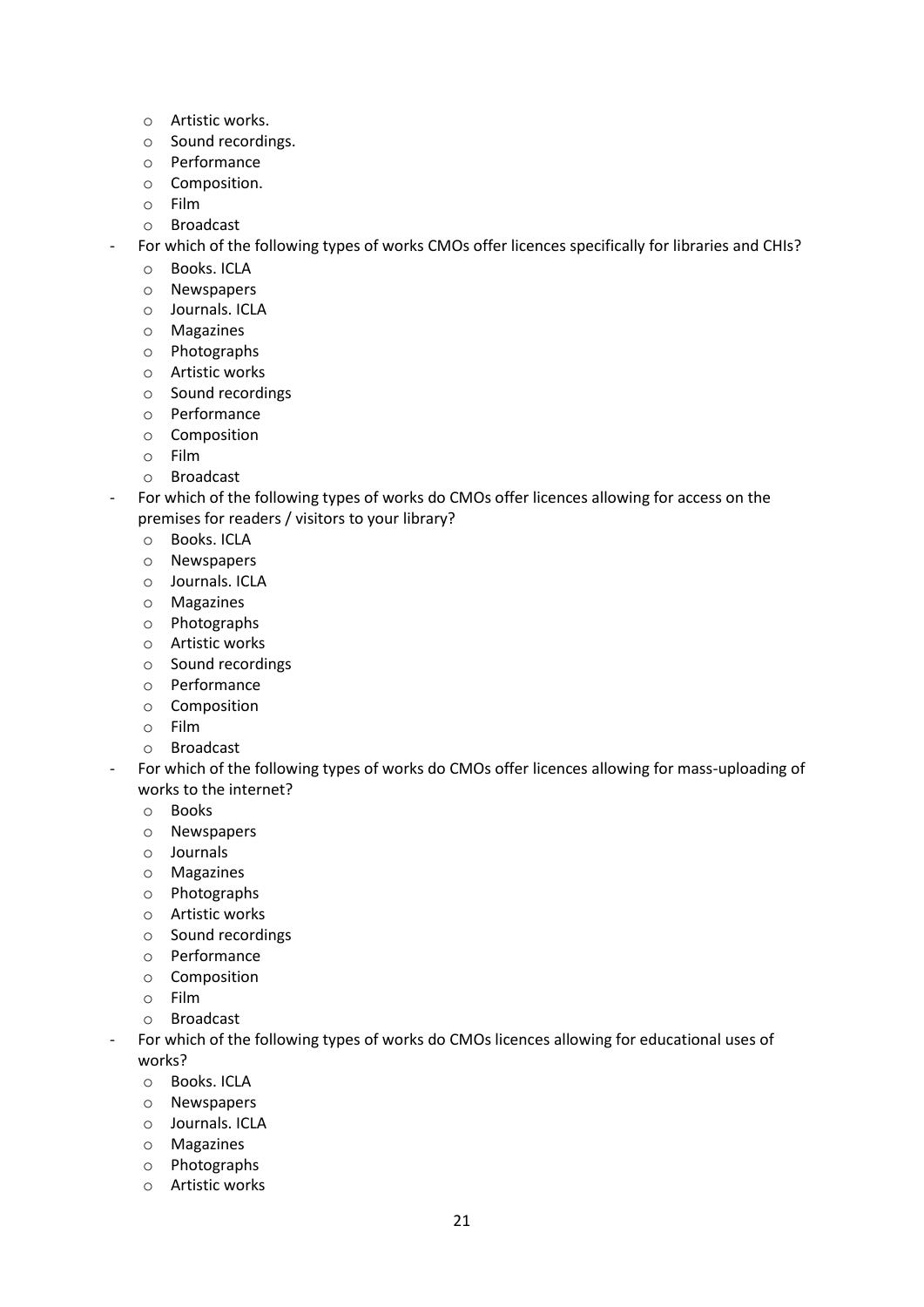- o Sound recordings
- o Performance
- o Composition
- o Film
- o Broadcast

#### Italy

- For which of the following types of works CMOs offer licences?
	- o Books. Ediser and SIAE
	- o Newspapers. SIAE
	- o Journals. SIAE
	- o Magazines. SIAE
	- o Photographs. SIAE
	- o Artistic works
	- o Sound recordings. SIAE
	- o Performance
	- o Composition. Nuovo Imaie
	- o Film
	- o Broadcast
- For which of the following types of works CMOs offer licences specifically for libraries and CHIs?
	- o Books
	- o Newspapers
	- o Journals
	- o Magazines
	- o Photographs
	- o Artistic works
	- o Sound recordings
	- o Performance
	- o Composition
	- o Film
	- o Broadcast
- For which of the following types of works do CMOs offer licences allowing for access on the premises for readers / visitors to your library?<sup>22</sup>
	- o Books
	- o Newspapers
	- o Journals
	- o Magazines
	- o Photographs
	- o Artistic works
	- o Sound recordings
	- o Performance
	- o Composition
	- o Film
	- o Broadcast
- For which of the following types of works do CMOs offer licences allowing for mass-uploading of works to the internet?
	- o Books

**.** 

- o Newspapers
- o Journals

<sup>&</sup>lt;sup>22</sup> Licences are not required for access on the premises for one user at a time for content legally acquired or licensed by holders.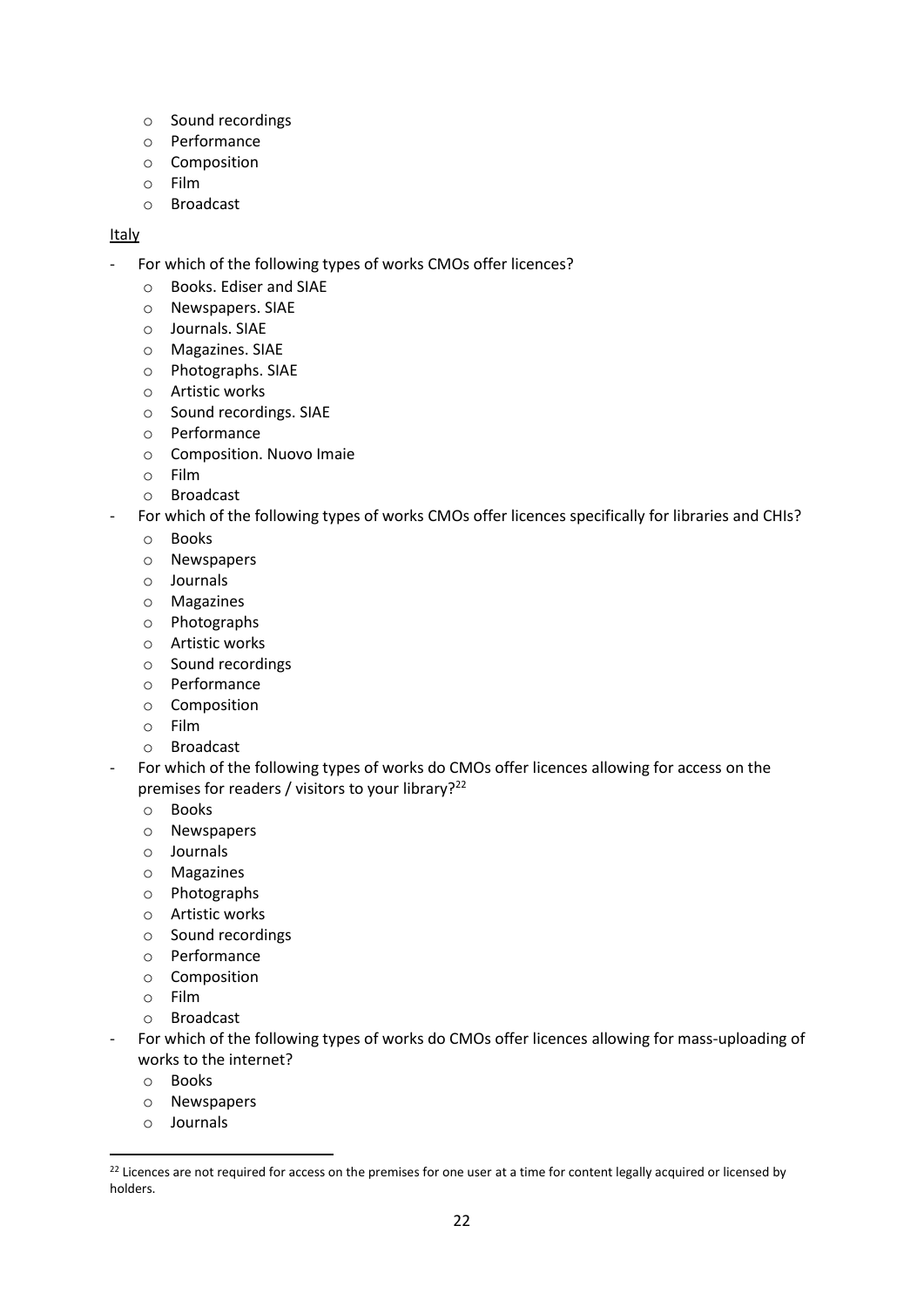- o Magazines
- o Photographs
- o Artistic works
- o Sound recordings
- o Performance
- o Composition
- o Film
- o Broadcast
- For which of the following types of works do CMOs licences allowing for educational uses of works?
	- o Books. Ediser
	- o Newspapers
	- o Journals
	- o Magazines
	- o Photographs
	- o Artistic works
	- o Sound recordings. SIAE
	- o Performance
	- o Composition
	- o Film
	- o Broadcast

#### **Latvia**

1

- For which of the following types of works CMOs offer licences?
	- o Books. AKKA/LAA and Latrepro
	- o Newspapers. AKKA/LAA and Latrepro
	- o Journals. AKKA/LAA and Latrepro
	- o Magazines. AKKA/LAA and Latrepro
	- o Photographs. AKKA/LAA and Latrepro
	- o Artistic works. AKKA/LAA
	- o Sound recordings. AKKA/LAA and LAIPA
	- o Performance. AKKA/LAA and LAIPA
	- o Composition. AKKA/LAA
	- o Film. AKKA/LAA and LAIPA
	- o Broadcast. AKKA/LAA and LAIPA
- For which of the following types of works CMOs offer licences specifically for libraries and CHIs?
	- o Books. AKKA/LAA<sup>23</sup> and Latrepro
	- o Newspapers. AKKA/LAA and Latrepro
	- o Journals. AKKA/LAA and Latrepro
	- o Magazines. AKKA/LAA and Latrepro
	- o Photographs. AKKA/LAA and Latrepro
	- o Artistic works. AKKA/LAA
	- o Sound recordings. AKKA/LAA and LAIPA<sup>24</sup>
	- o Performance. AKKA/LAA and LAIPA

<sup>&</sup>lt;sup>23</sup> Typology used by AKKA/LAA themselves for registration purposes is: musical works, literary works, audio-visual works, dramatic and musical dramatic works, visual works, choreographic works. On the other hand, the works are generally licensed for a specific use, not by type - uses listed are public performance by business, public performance in events, reproduction and publication, internet publication, broadcasting, use by DJs, use in theatre, sale of artworks, use by educational institutions.

<sup>&</sup>lt;sup>24</sup> It has to noted that licences for sound recordings and audio-visual works cover only authors rights, performance rights are licensed separately by LAIPA. Libraries are not offered any specific licences, so they can apply for any use of any work managed by AKKA/LAA just like everybody else.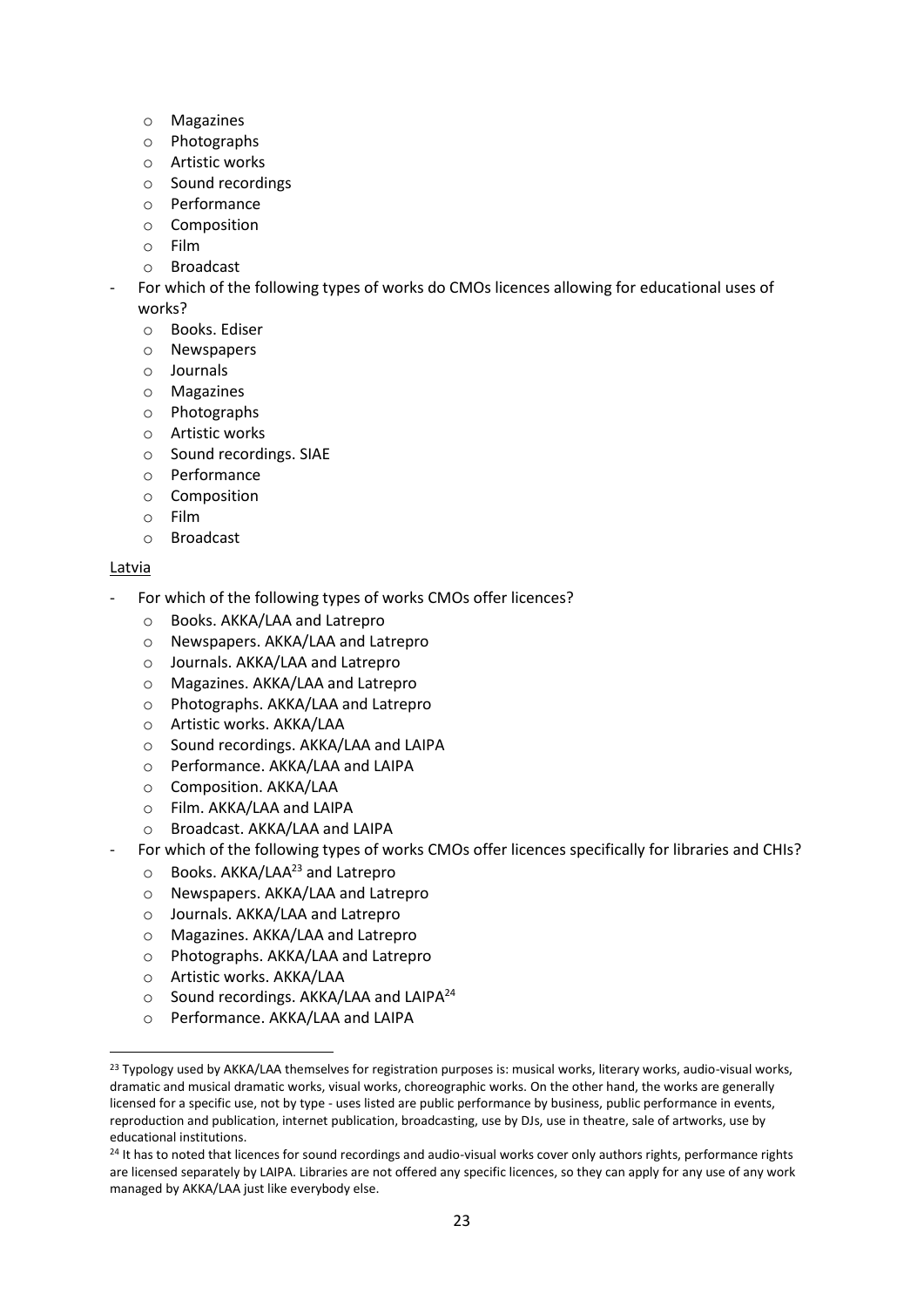- o Composition. AKKA/LAA
- o Film. AKKA/LAA and LAIPA
- o Broadcast. AKKA/LAA and LAIPA
- For which of the following types of works do CMOs offer licences allowing for access on the premises for readers / visitors to your library?<sup>25</sup>
	- o Books. Latrepro
	- o Newspapers. Latrepro
	- o Journals. Latrepro
	- o Magazines. Latrepro
	- o Photographs. Latrepro
	- o Artistic works
	- o Sound recordings
	- o Performance
	- o Composition
	- o Film. AKKA/LAA
	- o Broadcast
- For which of the following types of works do CMOs offer licences allowing for mass-uploading of works to the internet? $26$ 
	- o Books. AKKA/LAA
	- o Newspapers. AKKA/LAA
	- o Journals. AKKA/LAA
	- o Magazines. AKKA/LAA
	- o Photographs. AKKA/LAA
	- o Artistic works. AKKA/LAA
	- $\circ$  Sound recordings. AKKA/LAA and LAIPA<sup>27</sup>
	- o Performance. AKKA/LAA and LAIPA
	- o Composition. AKKA/LAA
	- o Film. AKKA/LAA and LAIPA
	- o Broadcast. AKKA/LAA and LAIPA
- For which of the following types of works do CMOs licences allowing for educational uses of works?<sup>28</sup>
	- $\circ$  Books. Latrepro<sup>29</sup>
	- o Newspapers. Latrepro
	- o Journals. Latrepro
	- o Magazines. Latrepro
	- o Photographs. Latrepro
	- o Artistic works

**.** 

o Sound recordings

<sup>&</sup>lt;sup>25</sup> Libraries mainly acquire licenses for musical and literary works for public performance. Access of works on premises is covered by an exception and does not have to be licensed; however movies are an exception to this exception, as AKKA/LAA argues that film materials are not covered by the exception.

<sup>&</sup>lt;sup>26</sup> For mass-uploading, the licenses always cover individual works or works of specific author; for example, a licence could cover an individual newspaper article(s), but never the whole issue of the newspaper, or it could cover an illustration published in a book, but not the text of the book, if AKKA/LAA does not represent the writer. For this reason, licenses for books and other print materials are almost never acquired, as it involves a tedious process on both sides to create and check a list of works to be licensed. Moreover, AKKA/LAA does not always hold the rights of communication to the public, and therefore is not in a position to issue a licence for internet use. Libraries have virtually no experience of acquiring internet rights for works.

<sup>&</sup>lt;sup>27</sup> LAIPA is managing the neighbouring rights of producers and performers. There are no specific licences for libraries. Just as with AKKA/LAA, libraries are mainly obtaining licences for public performance.

 $28$  Education use is covered by an exception and does not have to be licensed, however the uses are very narrow - public performance in classroom and reproduction in teaching materials (created by teachers and displayed in classroom). <sup>29</sup> Latreptro manages the reproduction rights of printed materials.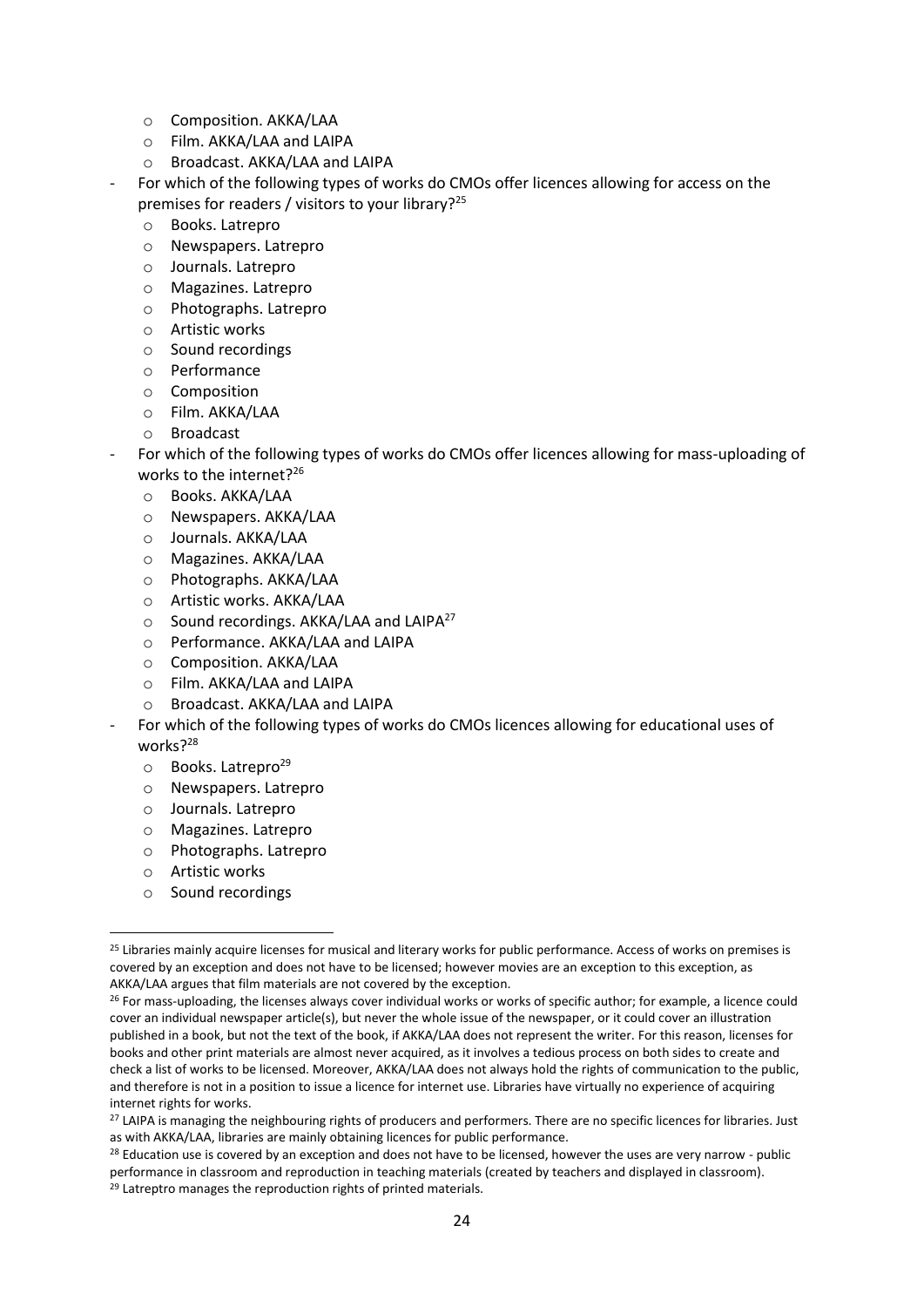- o Performance
- o Composition
- o Film
- o Broadcast

#### **Luxembourg**

- For which of the following types of works CMOs offer licences?
	- o Books. Luxorr
	- o Newspapers. Luxorr
	- o Journals. Luxorr
	- o Magazines. Luxorr
	- o Photographs. ALGOA
	- o Artistic works.
	- o Sound recordings. SACEM Luxembourg
	- o Performance. SACEM Luxembourg
	- o Composition. SACEM Luxembourg
	- o Film. ALGOA
	- o Broadcast. ALGOA and SACEM Luxembourg
- For which of the following types of works CMOs offer licences specifically for libraries and CHIs?
	- o Books
	- o Newspapers
	- o Journals
	- o Magazines
	- o Photographs
	- o Artistic works
	- o Sound recordings
	- o Performance
	- o Composition
	- o Film
	- o Broadcast
- For which of the following types of works do CMOs offer licences allowing for access on the premises for readers / visitors to your library?
	- o Books. Luxorr<sup>30</sup>
	- o Newspapers. Luxorr
	- o Journals. Luxorr
	- o Magazines. Luxorr
	- o Photographs
	- o Artistic works
	- o Sound recordings. SACEM Luxembourg
	- o Performance. SACEM Luxembourg
	- o Composition. SACEM Luxembourg
	- o Film
	- o Broadcast. SACEM Luxembourg
- For which of the following types of works do CMOs offer licences allowing for mass-uploading of works to the internet?
	- o Books. Luxorr
	- o Newspapers. Luxorr
	- o Journals. Luxorr
	- o Magazines. Luxorr
	- o Photographs

 $\overline{a}$ 

<sup>&</sup>lt;sup>30</sup> For libraries, Luxorr (since 2003) is the national contact/reproduction rights' organization, specially focused on libraries.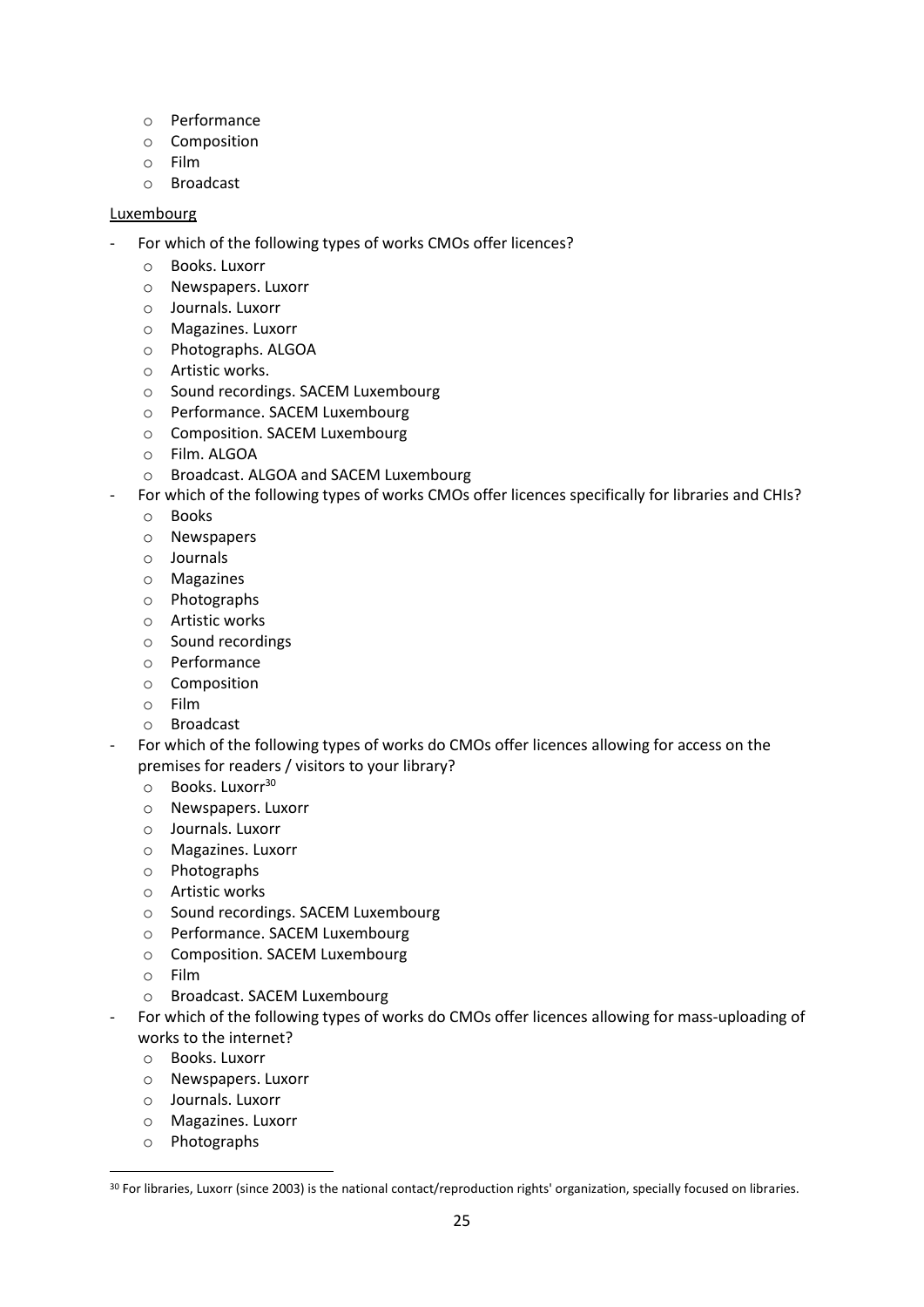- o Artistic works
- o Sound recordings. SACEM Luxembourg
- o Performance. SACEM Luxembourg
- o Composition. SACEM Luxembourg
- o Film
- o Broadcast. SACEM Luxembourg
- For which of the following types of works do CMOs licences allowing for educational uses of works?<sup>31</sup>
	- o Books
	- o Newspapers
	- o Journals
	- o Magazines
	- o Photographs
	- o Artistic works
	- o Sound recordings
	- o Performance
	- o Composition
	- o Film
	- o Broadcast

#### Netherlands

- For which of the following types of works CMOs offer licences?
	- o Books. LIRA
	- o Newspapers. LIRA
	- o Journals. LIRA
	- o Magazines. LIRA
	- o Photographs. Pictoright
	- o Artistic works. Pictoright
	- o Sound recordings. Buma/Stemra
	- o Performance
	- o Composition. Buma/Stemra
	- o Film. LIRA
	- o Broadcast. LIRA, Sekam Videma and Leenrecht
	- For which of the following types of works CMOs offer licences specifically for libraries and CHIs?
		- o Books. LIRA
		- o Newspapers. LIRA
		- o Journals. LIRA
		- o Magazines. LIRA
		- $\circ$  Photographs. Pictoright<sup>32</sup>
		- o Artistic works. Pictoright
		- o Sound recordings
		- o Performance
		- o Composition
		- o Film
		- o Broadcast
- For which of the following types of works do CMOs offer licences allowing for access on the premises for readers / visitors to your library?
	- o Books

**.** 

o Newspapers

 $31$  Education is exempt by law from rights remuneration.

<sup>&</sup>lt;sup>32</sup> Pictoright also offers licences for all artistic works that are included in books, newspapers, magazines and journals.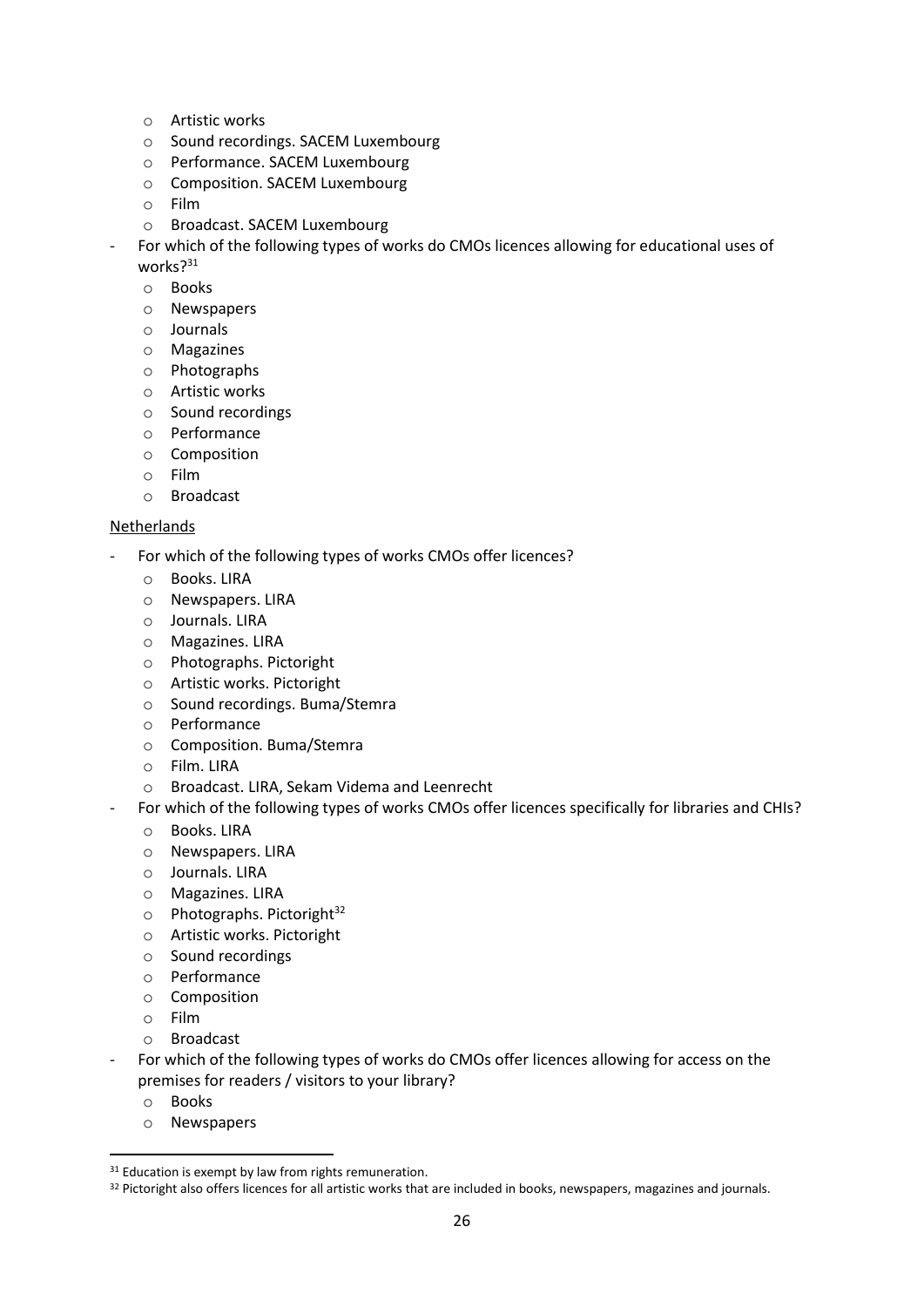- o Journals
- o Magazines
- o Photographs
- o Artistic works
- o Sound recordings
- o Performance
- o Composition
- o Film
- o Broadcast
- For which of the following types of works do CMOs offer licences allowing for mass-uploading of works to the internet?
	- o Books. LIRA
	- o Newspapers. LIRA
	- o Journals. LIRA
	- o Magazines. LIRA
	- o Photographs. Pictoright
	- o Artistic works. Pictoright
	- o Sound recordings
	- o Performance
	- o Composition
	- o Film
	- o Broadcast
- For which of the following types of works do CMOs licences allowing for educational uses of works?<sup>33</sup>
	- o Books
	- o Newspapers
	- o Journals
	- o Magazines
	- o Photographs
	- o Artistic works
	- o Sound recordings
	- o Performance
	- o Composition
	- o Film
	- o Broadcast

#### Norway

**.** 

- For which of the following types of works CMOs offer licences?
	- o Books. Kopinor
	- o Newspapers. Kopinor
	- o Journals. Kopinor
	- o Magazines. Kopinor
	- o Photographs
	- o Artistic works. BONO
	- o Sound recordings. GRAMO
	- o Performance. TONO
	- o Composition. TONO
	- o Film. Norwaco and Motion Picture Licensing Company Norway
	- o Broadcast. Norwaco

<sup>&</sup>lt;sup>33</sup> Specific educational use is covered by an exception which requires a compensation for the rightholders (Article 16 Dutch Copyright Act). Stichting PRO collects this compensation and divides the money between Lira, Pictoright and other CMOs.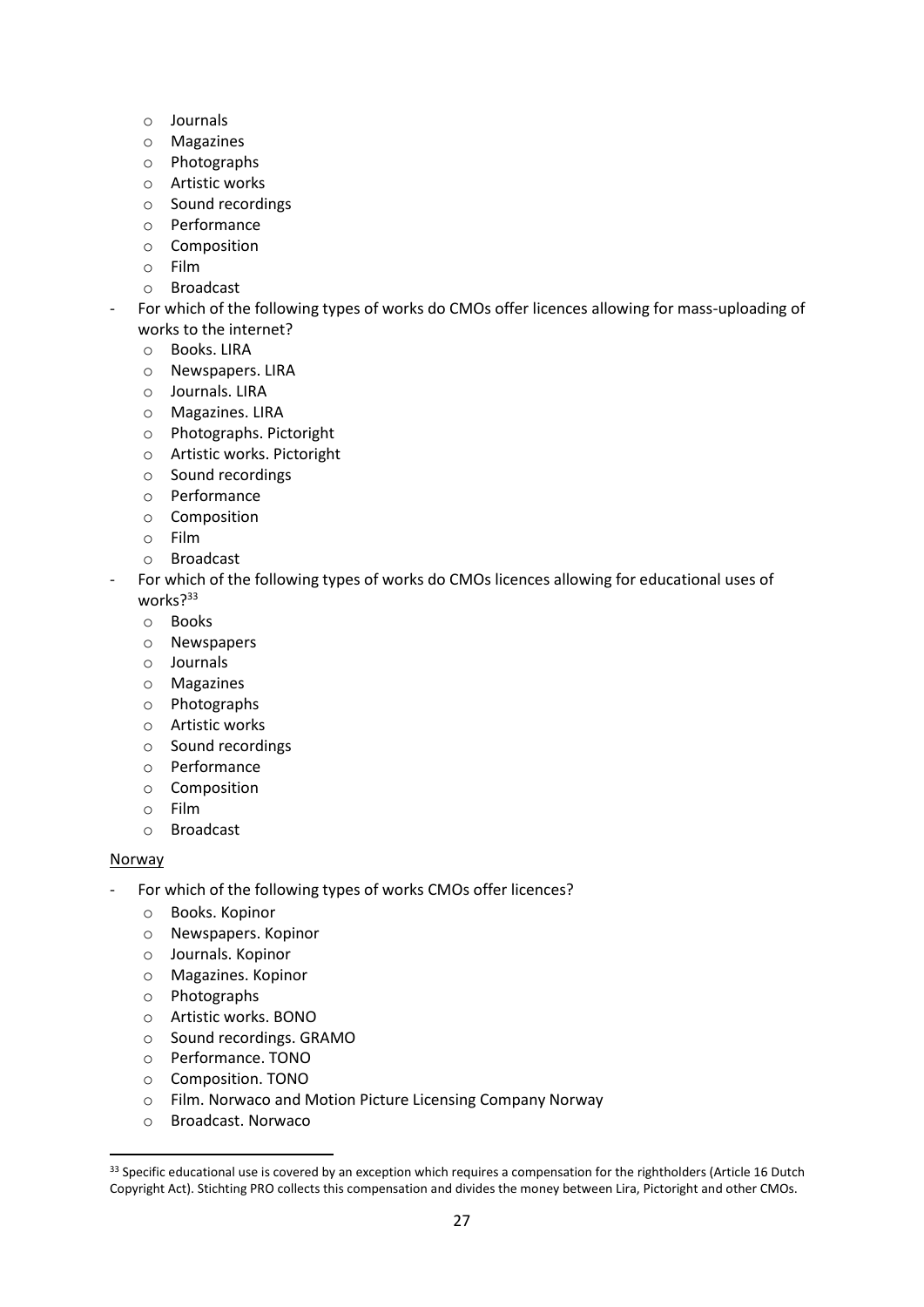- For which of the following types of works CMOs offer licences specifically for libraries and CHIs?
	- o Books. Kopinor
	- o Newspapers
	- o Journals. Kopinor
	- o Magazines. Kopinor
	- o Photographs
	- o Artistic works. BONO
	- $\circ$  Sound recordings. GRAMO<sup>34</sup>
	- o Performance. TONO
	- o Composition. TONO
	- o Film. Motion Picture Licensing Company Norway
	- o Broadcast. Norwaco
- For which of the following types of works do CMOs offer licences allowing for access on the premises for readers / visitors to your library?<sup>35</sup>
	- o Books
	- o Newspapers
	- o Journals
	- o Magazines
	- o Photographs
	- o Artistic works. BONO
	- $\circ$  Sound recordings. GRAMO<sup>36</sup>
	- o Performance. TONO
	- o Composition
	- o Film. Motion Picture Licensing Company Norway
	- o Broadcast. Norwaco
	- For which of the following types of works do CMOs offer licences allowing for mass-uploading of works to the internet?
		- o Books. Kopinor
		- o Newspapers
		- o Journals
		- o Magazines
		- o Photographs
		- o Artistic works. BONO
		- o Sound recordings
		- o Performance
		- o Composition
		- o Film
		- o Broadcast
	- For which of the following types of works do CMOs licences allowing for educational uses of works?
		- o Books. Bokhylla only case so far
		- o Newspapers
		- o Journals. Bokhylla only case so far
		- o Magazines. Bokhylla only case so far
		- o Photographs
		- o Artistic works. BONO
		- o Sound recordings. GRAMO
		- o Performance. TONO

**<sup>.</sup>** <sup>34</sup> For use of recorded music on site.

<sup>&</sup>lt;sup>35</sup> Activity not subject to license.

<sup>&</sup>lt;sup>36</sup> For playing recorded music publicly on site.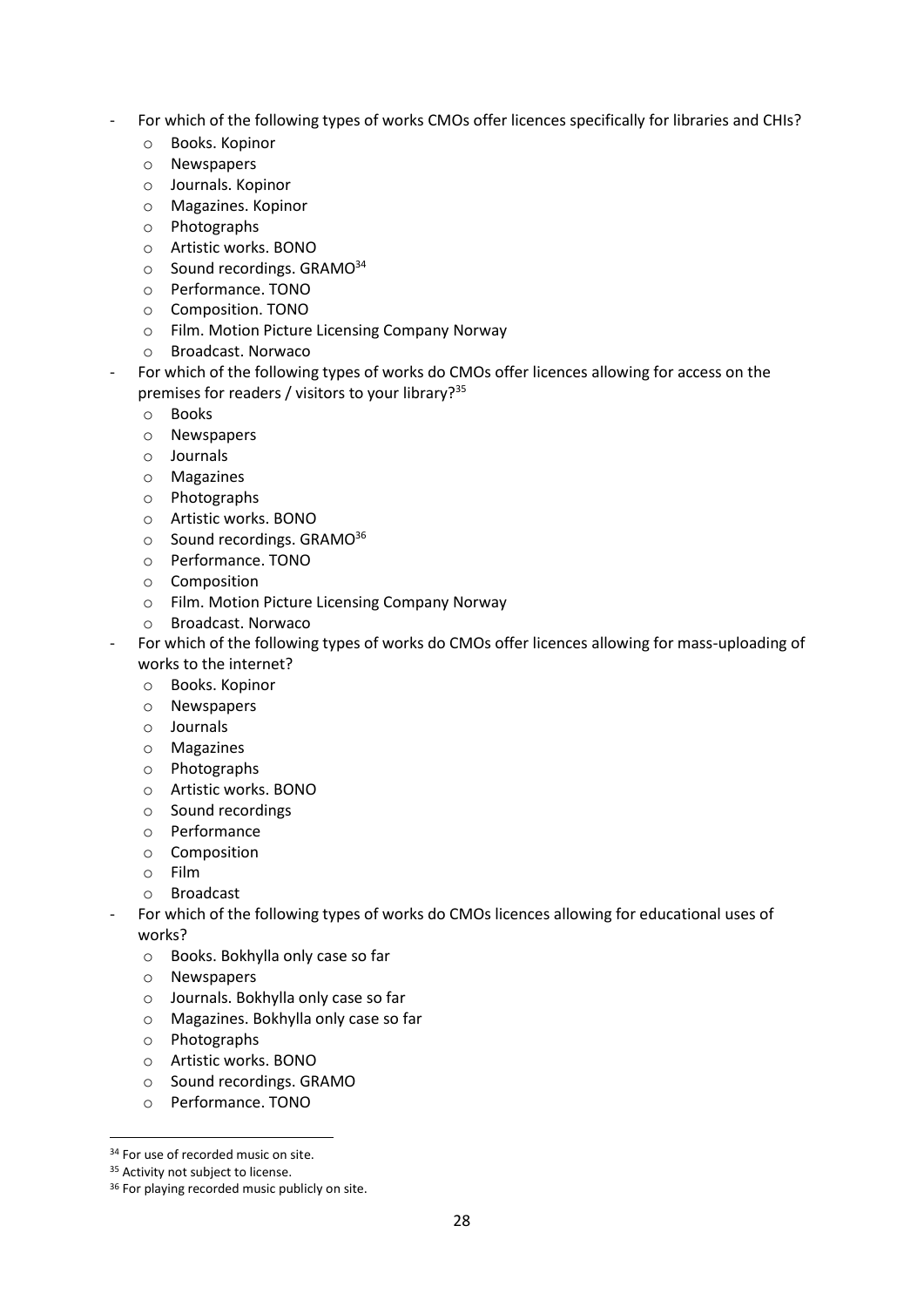- o Composition. TONO
- o Film. Motion Picture Licensing Company Norway
- o Broadcast. Norwaco

#### Poland

- For which of the following types of works CMOs offer licences?
	- o Books. SAiW Copyright Polska
	- o Newspapers. Repropol
	- o Journals. Repropol
	- o Magazines. Repropol
	- o Photographs. ZPAF
	- o Artistic works. ZAIKS
	- o Sound recordings. ZAIKS, STOART
	- o Performance. ZAIKS, STOART, SAWP
	- o Composition. ZAIKS
	- o Film. Motion Picture Licensing Company Poland and ZAIKS And Stowarzyszenie Filmowców Polskich
	- o Broadcast. ZAIKS, STOART
- For which of the following types of works CMOs offer licences specifically for libraries and CHIs?
	- o Books
	- o Newspapers
	- o Journals
	- o Magazines
	- o Photographs
	- o Artistic works. ZAIKS
	- o Sound recordings. ZAIKS
	- o Performance. ZAIKS
	- o Composition. ZAIKS
	- o Film. Motion Picture Licensing Company Poland and ZAIKS
	- o Broadcast
- For which of the following types of works do CMOs offer licences allowing for access on the premises for readers / visitors to your library?
	- o Books
	- o Newspapers
	- o Journals
	- o Magazines
	- o Photographs
	- o Artistic works
	- o Sound recordings
	- o Performance
	- o Composition
	- o Film
	- o Broadcast
- For which of the following types of works do CMOs offer licences allowing for mass-uploading of works to the internet?
	- o Books
	- o Newspapers
	- o Journals
	- o Magazines
	- o Photographs
	- o Artistic works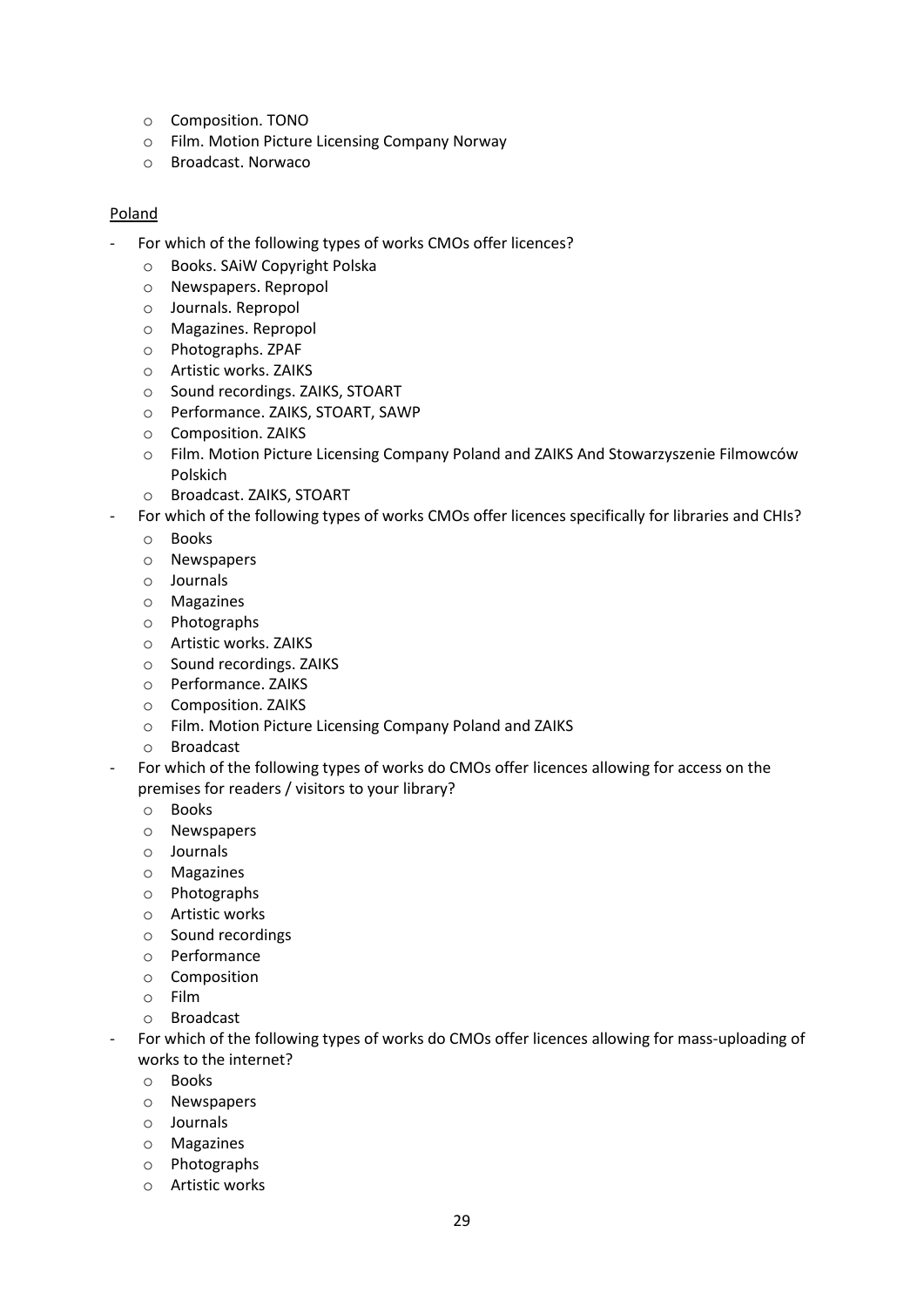- o Sound recordings
- o Performance
- o Composition
- o Film
- o Broadcast
- For which of the following types of works do CMOs licences allowing for educational uses of works?
	- o Books
	- o Newspapers
	- o Journals
	- o Magazines
	- o Photographs
	- o Artistic works
	- o Sound recordings
	- o Performance
	- o Composition
	- o Film
	- o Broadcast

#### Romania

- For which of the following types of works CMOs offer licences?
	- o Books. CREDIDAM
	- o Newspapers. CREDIDAM
	- o Journals
	- o Magazines
	- o Photographs.
	- o Artistic works. VISARTA
	- o Sound recordings. UCMR-ADA
	- o Performance. CREDIDAM and DACIN-SARA
	- o Composition. CREDIDAM
	- o Film. CREDIDAM and DACIN-SARA
	- o Broadcast. UCMR-ADA
- For which of the following types of works CMOs offer licences specifically for libraries and CHIs?
	- o Books. CREDIDAM
	- o Newspapers. CREDIDAM
	- o Journals
	- o Magazines
	- o Photographs
	- o Artistic works
	- o Sound recordings
	- o Performance. DACIN-SARA
	- o Composition
	- o Film. DACIN-SARA
	- o Broadcast
- For which of the following types of works do CMOs offer licences allowing for access on the premises for readers / visitors to your library?
	- o Books
	- o Newspapers
	- o Journals
	- o Magazines
	- o Photographs
	- o Artistic works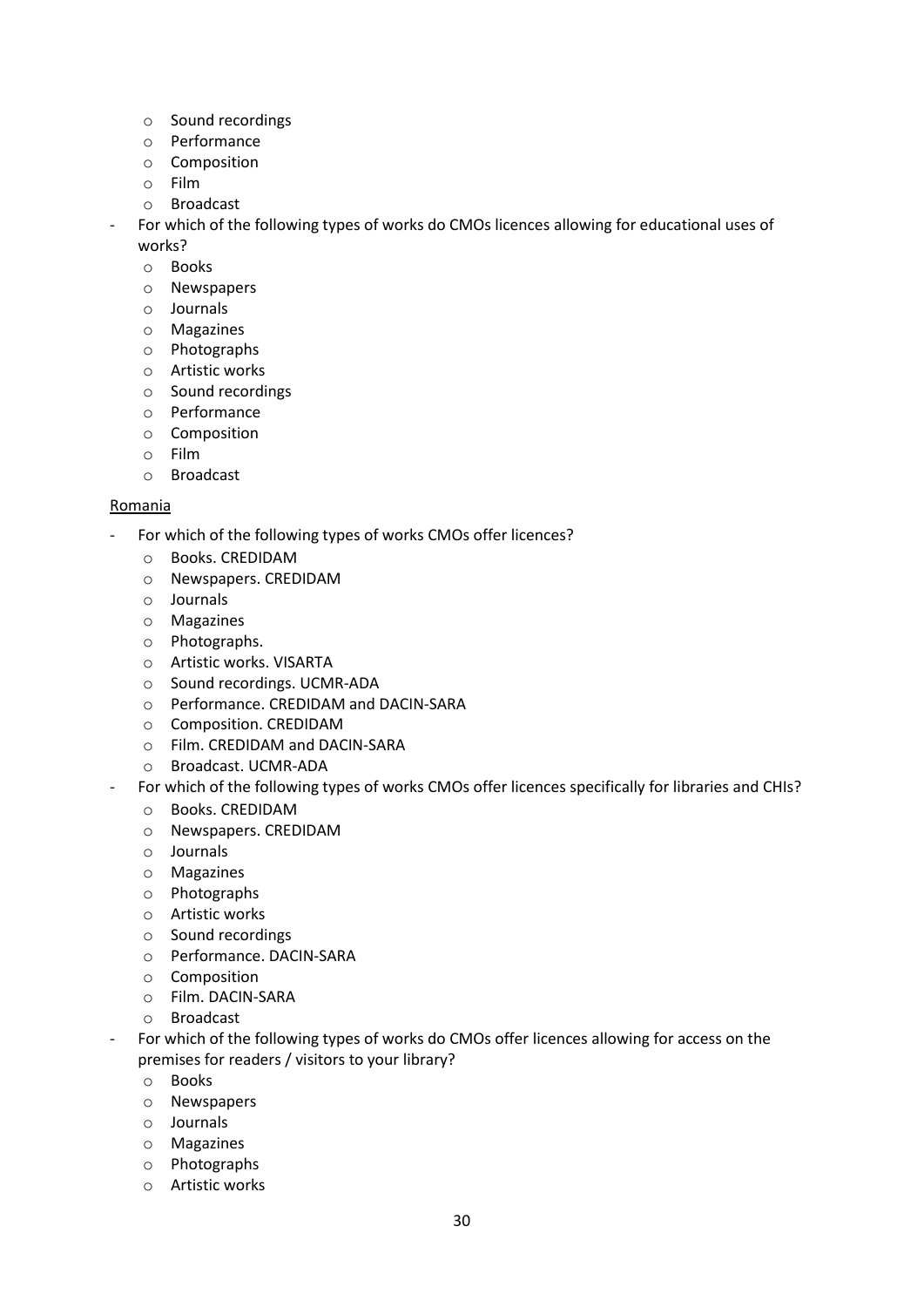- o Sound recordings
- o Performance
- o Composition
- o Film
- o Broadcast
- For which of the following types of works do CMOs offer licences allowing for mass-uploading of works to the internet?
	- o Books
	- o Newspapers
	- o Journals
	- o Magazines
	- o Photographs
	- o Artistic works
	- o Sound recordings
	- o Performance
	- o Composition
	- o Film
	- o Broadcast
- For which of the following types of works do CMOs licences allowing for educational uses of works?
	- o Books
	- o Newspapers
	- o Journals
	- o Magazines
	- o Photographs
	- o Artistic works
	- o Sound recordings
	- o Performance
	- o Composition
	- o Film
	- o Broadcast

#### **Serbia**

- For which of the following types of works CMOs offer licences?
	- o Books. OORP
	- o Newspapers. OORP
	- o Journals. OORP
	- o Magazines. OORP
	- o Photographs. OORP
	- o Artistic works
	- o Sound recordings. SOKOJ
	- o Performance. PI
	- o Composition
	- o Film
	- o Broadcast. SOKOJ
	- For which of the following types of works CMOs offer licences specifically for libraries and CHIs?
	- o Books.
	- o Newspapers.
	- o Journals
	- o Magazines
	- o Photographs
	- o Artistic works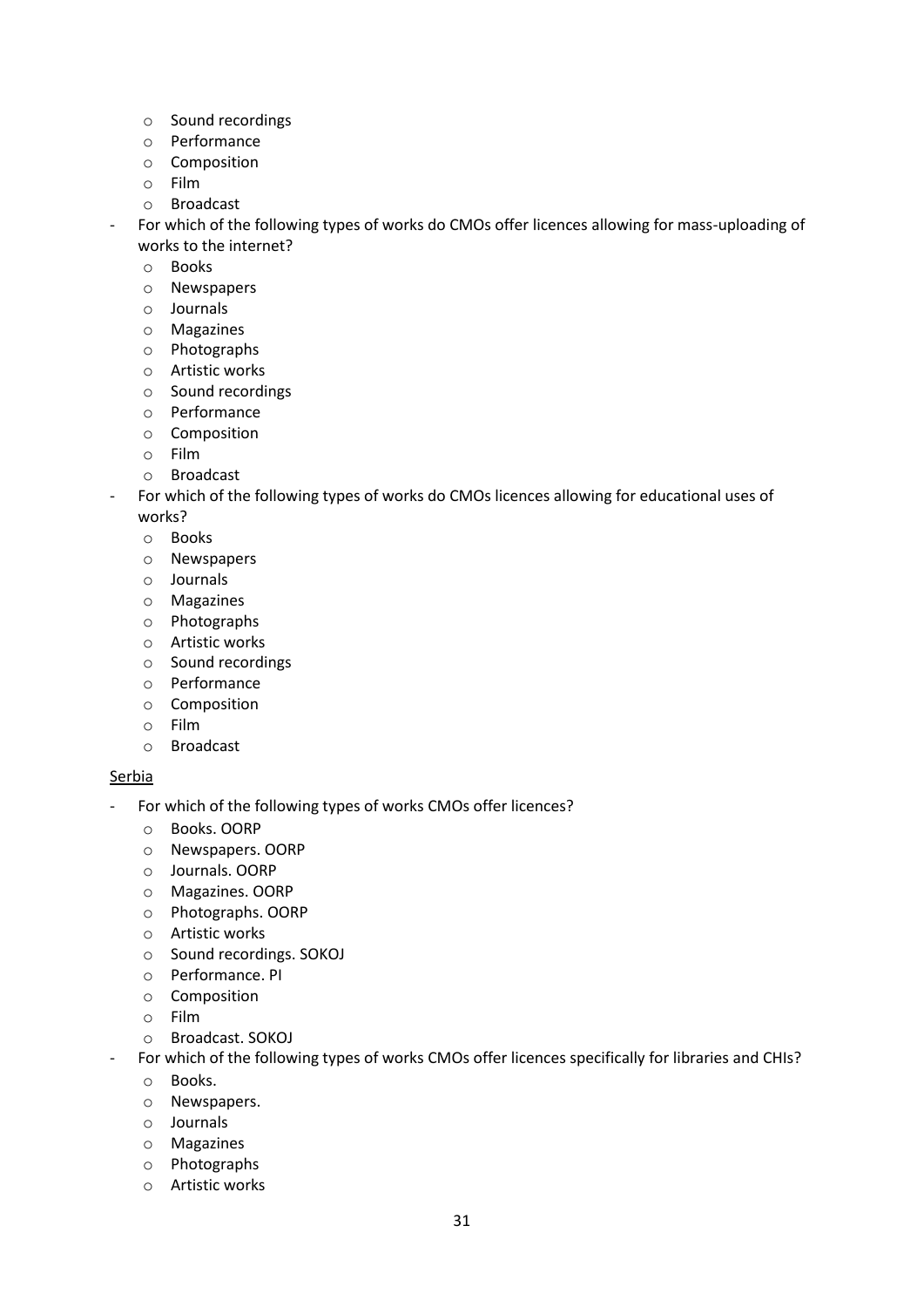- o Sound recordings
- o Performance.
- o Composition
- o Film.
- o Broadcast
- For which of the following types of works do CMOs offer licences allowing for access on the premises for readers / visitors to your library?
	- o Books
	- o Newspapers
	- o Journals
	- o Magazines
	- o Photographs
	- o Artistic works
	- o Sound recordings
	- o Performance
	- o Composition
	- o Film
	- o Broadcast
- For which of the following types of works do CMOs offer licences allowing for mass-uploading of works to the internet?
	- o Books
	- o Newspapers
	- o Journals
	- o Magazines
	- o Photographs
	- o Artistic works
	- o Sound recordings
	- o Performance
	- o Composition
	- o Film
	- o Broadcast
- For which of the following types of works do CMOs licences allowing for educational uses of works?
	- o Books
	- o Newspapers
	- o Journals
	- o Magazines
	- o Photographs
	- o Artistic works
	- o Sound recordings
	- o Performance
	- o Composition
	- o Film
	- o Broadcast

#### **Slovakia**

- For which of the following types of works CMOs offer licences?
	- o Books. LITA
	- o Newspapers. LITA
	- o Journals. LITA
	- o Magazines. LITA
	- o Photographs. LITA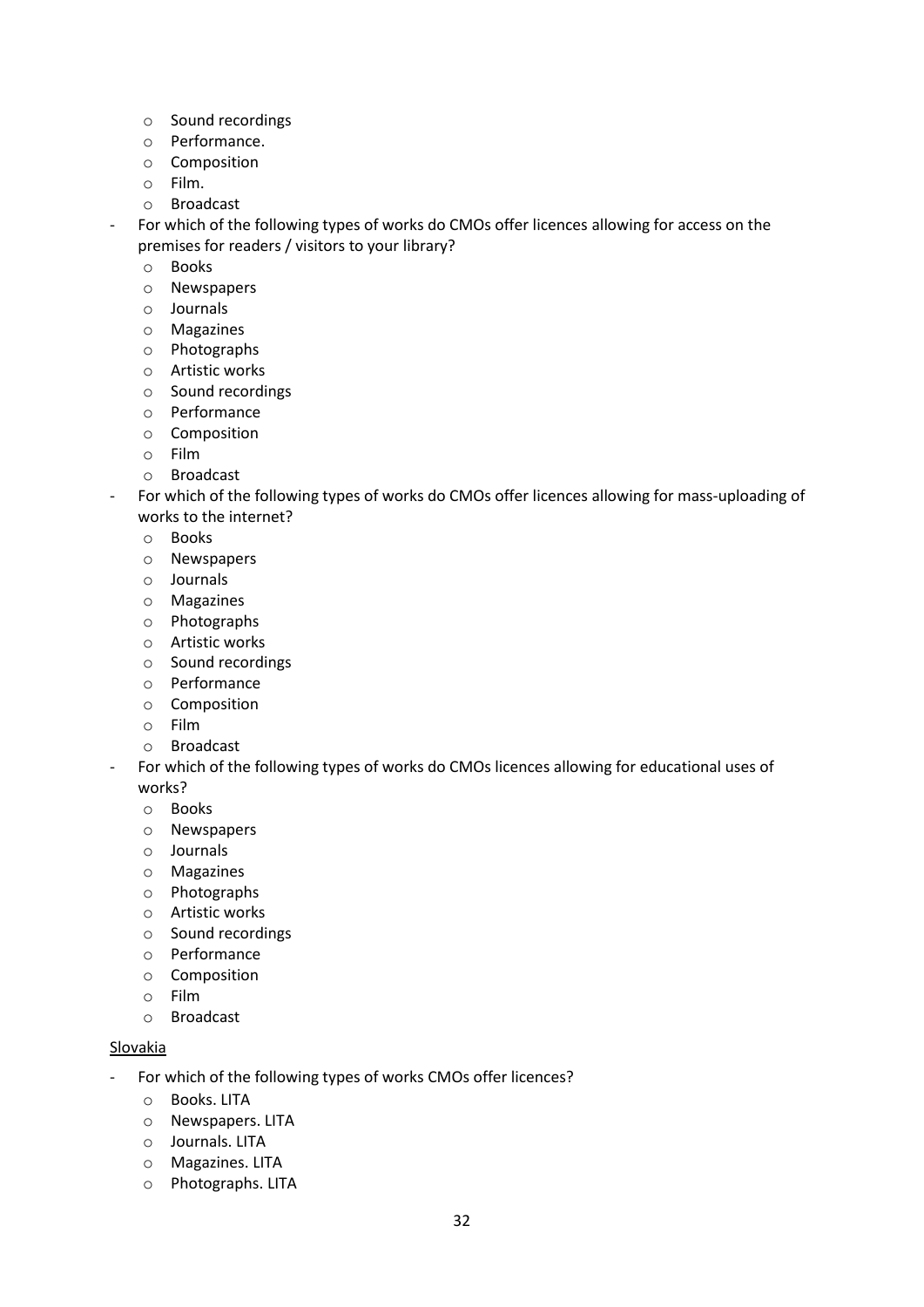- o Artistic works. LITA
- o Sound recordings.
- o Performance
- o Composition.
- o Film
- o Broadcast
- For which of the following types of works CMOs offer licences specifically for libraries and CHIs?
	- o Books. LITA
	- o Newspapers. LITA
	- o Journals. LITA
	- o Magazines. LITA
	- o Photographs. LITA
	- o Artistic works. LITA
	- o Sound recordings
	- o Performance
	- o Composition
	- o Film
	- o Broadcast
- For which of the following types of works do CMOs offer licences allowing for access on the premises for readers / visitors to your library?
	- o Books
	- o Newspapers
	- o Journals
	- o Magazines
	- o Photographs
	- o Artistic works
	- o Sound recordings
	- o Performance
	- o Composition
	- o Film
	- o Broadcast
- For which of the following types of works do CMOs offer licences allowing for mass-uploading of works to the internet?
	- o Books. LITA
	- o Newspapers. LITA
	- o Journals. LITA
	- o Magazines. LITA
	- o Photographs. LITA
	- o Artistic works. LITA
	- o Sound recordings
	- o Performance
	- o Composition
	- o Film
	- o Broadcast
- For which of the following types of works do CMOs licences allowing for educational uses of works?
	- o Books
	- o Newspapers
	- o Journals
	- o Magazines
	- o Photographs
	- o Artistic works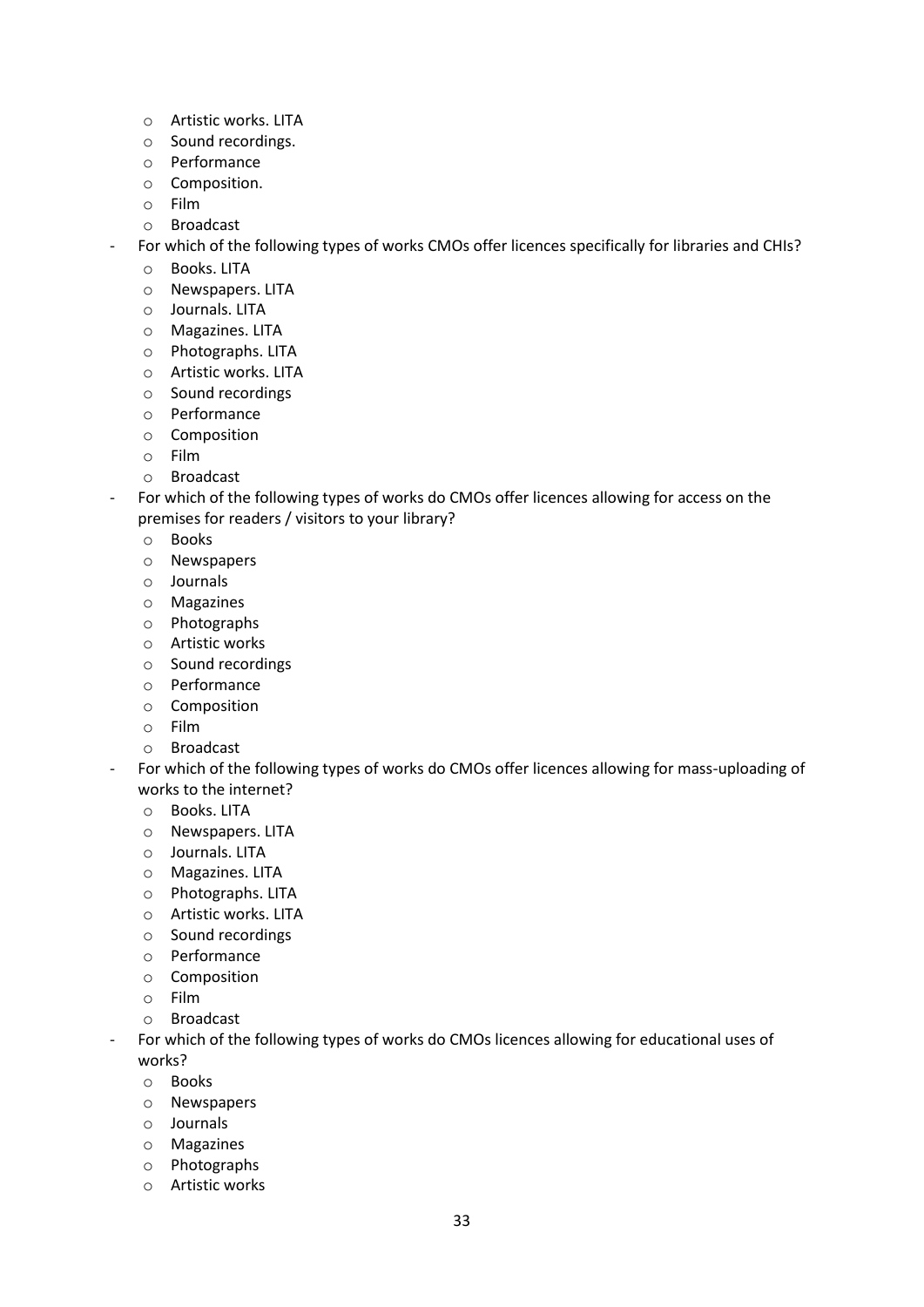- o Sound recordings
- o Performance
- o Composition
- o Film
- o Broadcast

#### Slovenia<sup>37</sup>

- For which of the following types of works CMOs offer licences?
	- o Books. Društvo ZAMP
	- o Newspapers. Društvo ZAMP
	- o Journals. Društvo ZAMP
	- o Magazines. Društvo ZAMP
	- o Photographs
	- o Artistic works
	- o Sound recordings. IPF
	- o Performance. IPF
	- o Composition. SAZAS
	- o Film. AIPA
	- o Broadcast. AIPA
- For which of the following types of works CMOs offer licences specifically for libraries and CHIs?
	- o Books
	- o Newspapers
	- o Journals
	- o Magazines
	- o Photographs
	- o Artistic works
	- o Sound recordings
	- o Performance
	- o Composition
	- o Film
	- o Broadcast
- For which of the following types of works do CMOs offer licences allowing for access on the premises for readers / visitors to your library?<sup>38</sup>
	- o Books
	- o Newspapers
	- o Journals
	- o Magazines
	- o Photographs
	- o Artistic works
	- o Sound recordings
	- o Performance
	- o Composition
	- o Film
	- o Broadcast
- For which of the following types of works do CMOs offer licences allowing for mass-uploading of works to the internet?
	- o Books

 $\overline{a}$ 

<sup>&</sup>lt;sup>37</sup> Collective organisations do not offer any licenses, the main focus is on management and enforcement author rights. <sup>38</sup> Access on the premises for library readers / visitors was implement in Slovenian copyright law. So, any library or cultural institution has right to show any digital work (digitized or originally digital) on library or institution premises. There are no licenses or agreement with collective organisation needed for this kind of access.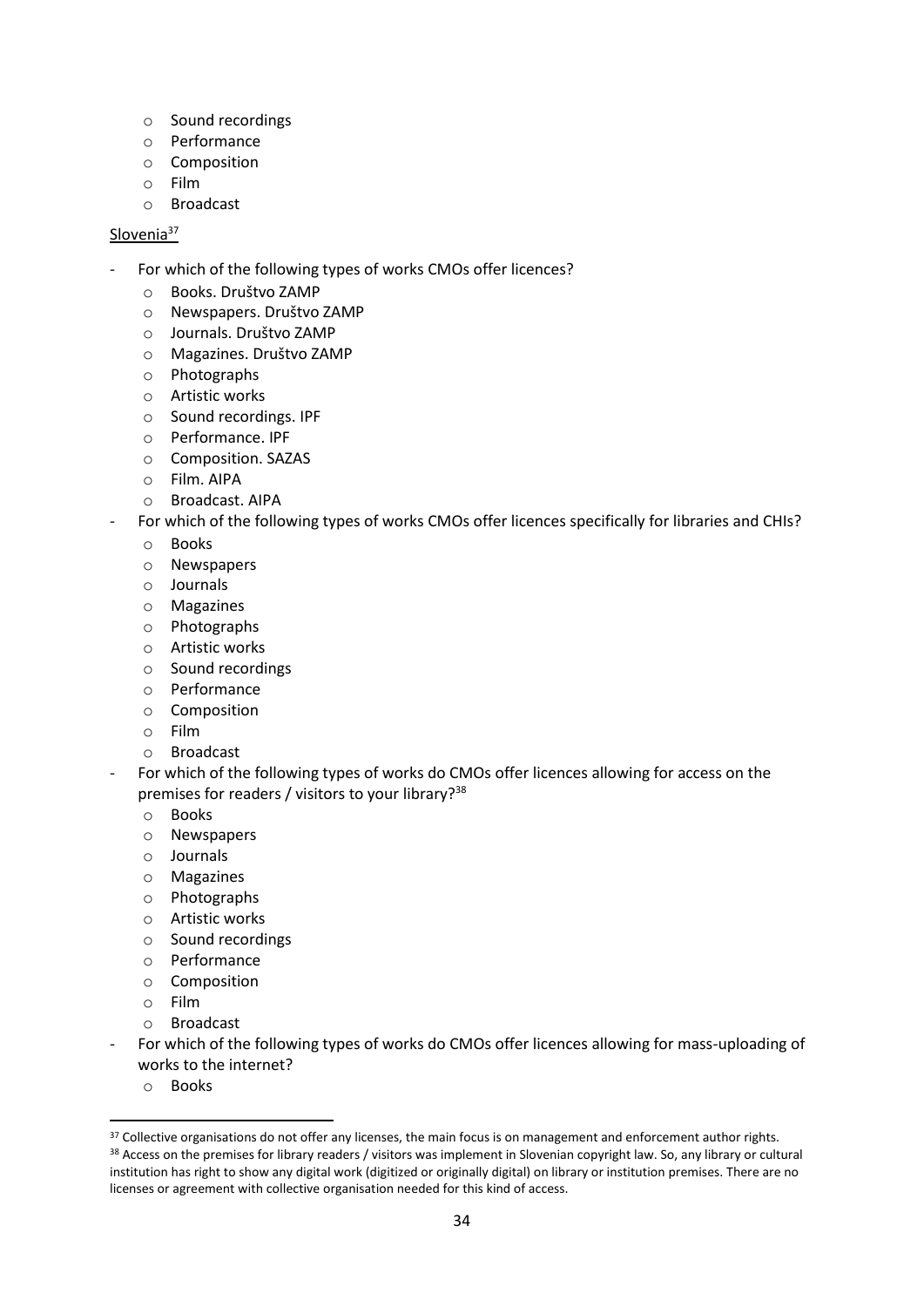- o Newspapers
- o Journals
- o Magazines
- o Photographs
- o Artistic works
- o Sound recordings
- o Performance
- o Composition
- o Film
- o Broadcast
- For which of the following types of works do CMOs licences allowing for educational uses of works?
	- o Books
	- o Newspapers
	- o Journals
	- o Magazines
	- o Photographs
	- o Artistic works
	- o Sound recordings
	- o Performance
	- o Composition
	- o Film
	- o Broadcast

#### Spain

- For which of the following types of works CMOs offer licences?
	- o Books. CEDRO
	- o Newspapers. CEDRO
	- o Journals. CEDRO
	- o Magazines. CEDRO
	- o Photographs. SGAE
	- o Artistic works. SGAE
	- o Sound recordings. SGAE and AGEDI
	- o Performance. SGAE
	- o Composition. SGAE
	- o Film. SGAE
	- o Broadcast. AGEDI
	- For which of the following types of works CMOs offer licences specifically for libraries and CHIs?
		- o Books. CEDRO
		- o Newspapers. CEDRO
		- o Journals. CEDRO
		- o Magazines. CEDRO
		- o Photographs. SGAE
		- o Artistic works. SGAE
		- o Sound recordings. SGAE
		- o Performance. SGAE
		- o Composition. SGAE
		- o Film. SGAE
		- o Broadcast
- For which of the following types of works do CMOs offer licences allowing for access on the premises for readers / visitors to your library?
	- o Books. CEDRO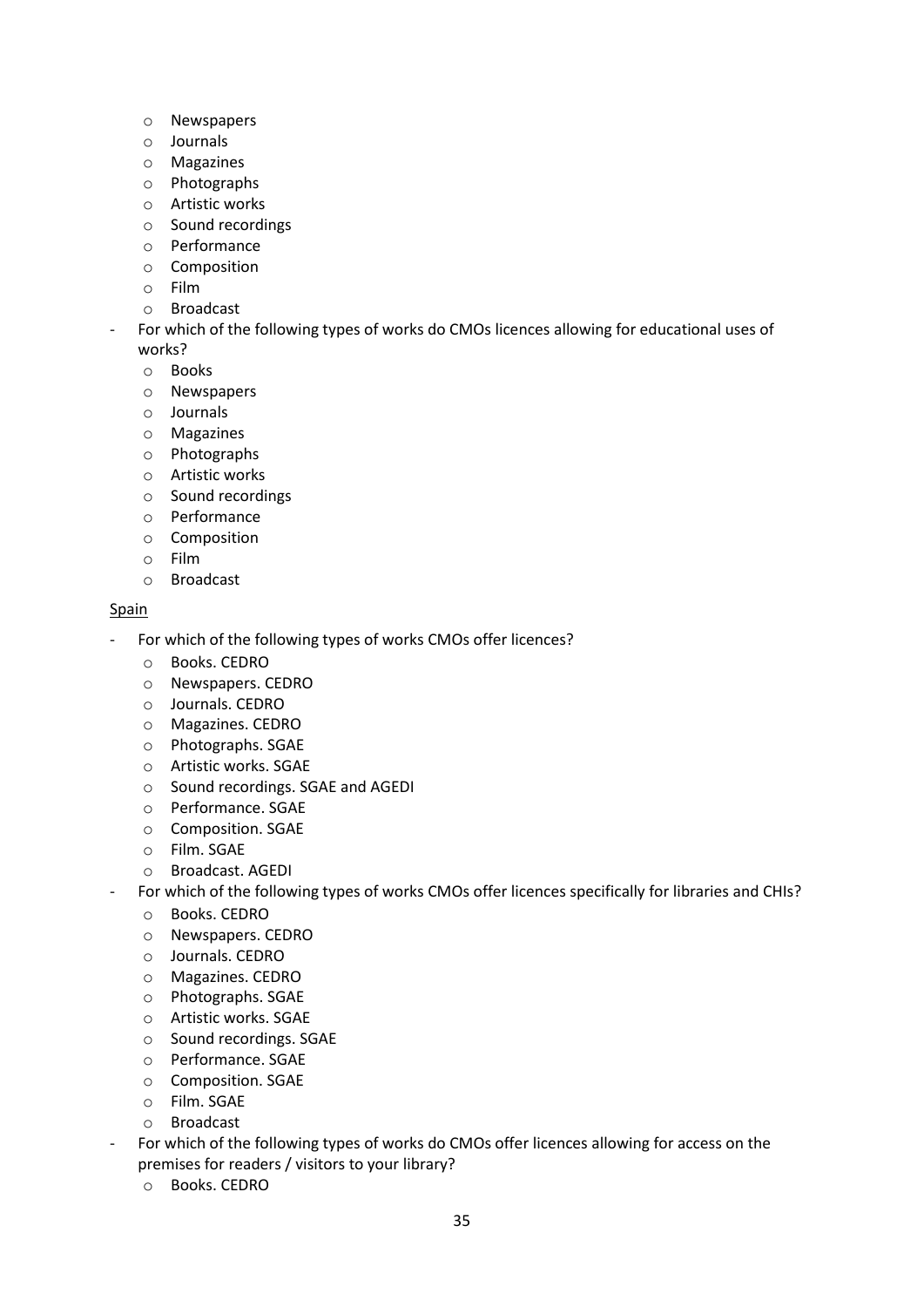- o Newspapers. CEDRO
- o Journals. CEDRO
- o Magazines. CEDRO
- o Photographs SGAE
- o Artistic works. SGAE
- o Sound recordings. SGAE
- o Performance. SGAE
- o Composition. SGAE
- o Film. SGAE
- o Broadcast
- For which of the following types of works do CMOs offer licences allowing for mass-uploading of works to the internet?
	- o Books
	- o Newspapers
	- o Journals
	- o Magazines
	- o Photographs
	- o Artistic works
	- o Sound recordings
	- o Performance
	- o Composition
	- o Film
	- o Broadcast
- For which of the following types of works do CMOs licences allowing for educational uses of works?
	- o Books. CEDRO
	- o Newspapers. CEDRO
	- o Journals. CEDRO
	- o Magazines. CEDRO
	- o Photographs SGAE
	- o Artistic works. SGAE
	- o Sound recordings. SGAE
	- o Performance. SGAE
	- o Composition. SGAE
	- o Film. SGAE
	- o Broadcast

#### Sweden

- For which of the following types of works CMOs offer licences?
	- o Books. Bonus Copyright Access
	- o Newspapers. Bonus Copyright Access
	- o Journals. Bonus Copyright Access
	- o Magazines. Bonus Copyright Access
	- o Photographs. Bonus Copyright Access
	- o Artistic works. Bonus Copyright Access
	- o Sound recordings.
	- o Performance
	- o Composition.
	- o Film
	- o Broadcast
- For which of the following types of works CMOs offer licences specifically for libraries and CHIs?
	- o Books. Bonus Copyright Access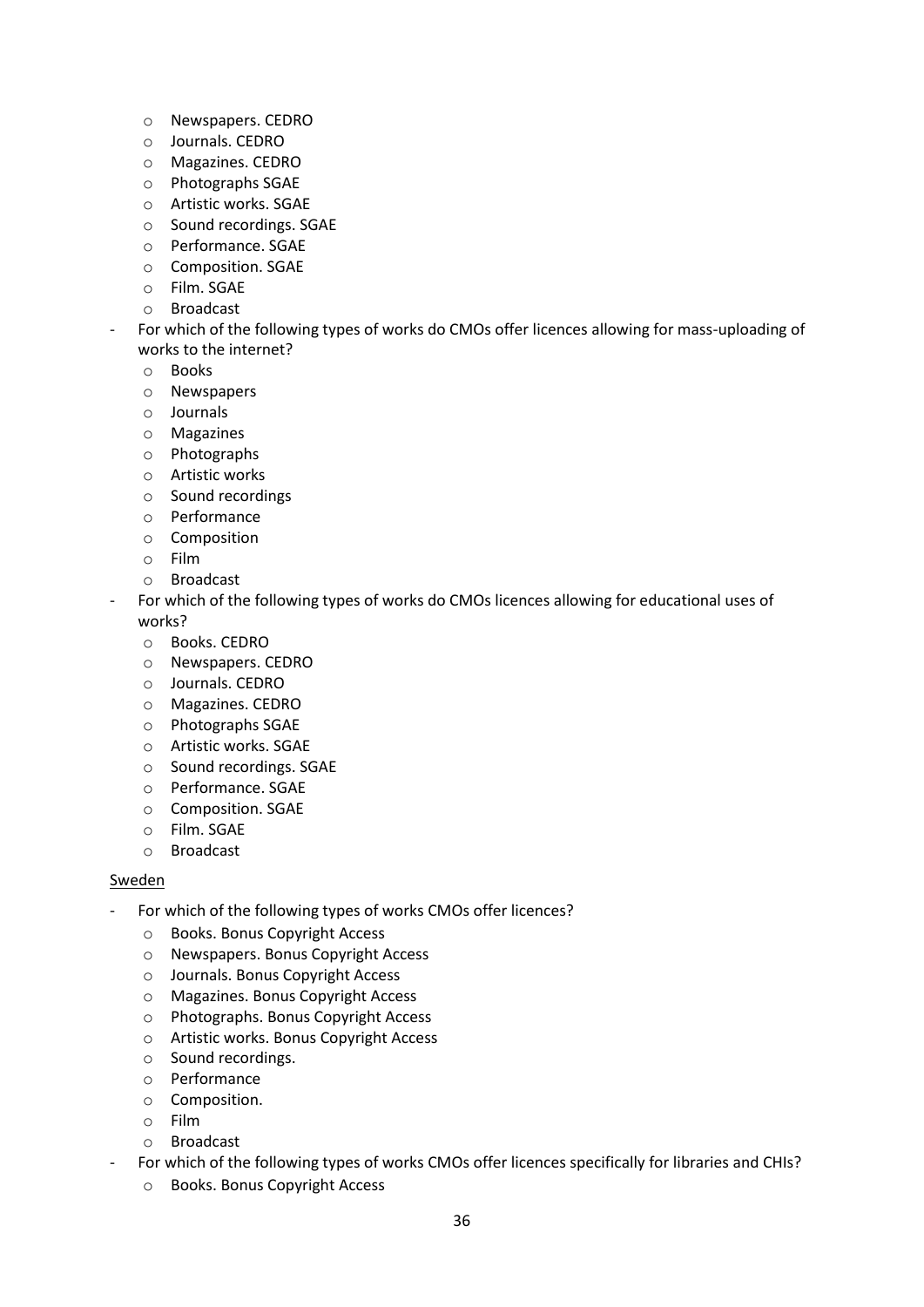- o Newspapers. Bonus Copyright Access
- o Journals. Bonus Copyright Access
- o Magazines. Bonus Copyright Access
- o Photographs. Bonus Copyright Access and Bildupphovsrätt
- o Artistic works. Bonus Copyright Access
- o Sound recordings
- o Performance
- o Composition
- o Film
- o Broadcast
- For which of the following types of works do CMOs offer licences allowing for access on the premises for readers / visitors to your library?
	- $\circ$  Books<sup>39</sup>
	- o Newspapers
	- o Journals
	- o Magazines
	- o Photographs
	- o Artistic works
	- o Sound recordings
	- o Performance
	- o Composition
	- o Film
	- o Broadcast
- For which of the following types of works do CMOs offer licences allowing for mass-uploading of works to the internet?
	- o Books
	- o Newspapers
	- o Journals
	- o Magazines
	- o Photographs. Bildupphovsrätt
	- o Artistic works
	- o Sound recordings
	- o Performance
	- o Composition
	- o Film
	- o Broadcast
- For which of the following types of works do CMOs licences allowing for educational uses of works?
	- o Books. Bonus Copyright Access
	- o Newspapers. Bonus Copyright Access
	- o Journals. Bonus Copyright Access
	- o Magazines. Bonus Copyright Access
	- o Photographs. Bonus Copyright Access
	- o Artistic works. Bonus Copyright Access
	- o Sound recordings
	- o Performance
	- o Composition
	- o Film

 $\overline{a}$ 

o Broadcast

<sup>&</sup>lt;sup>39</sup> ALIS for unpublished texts.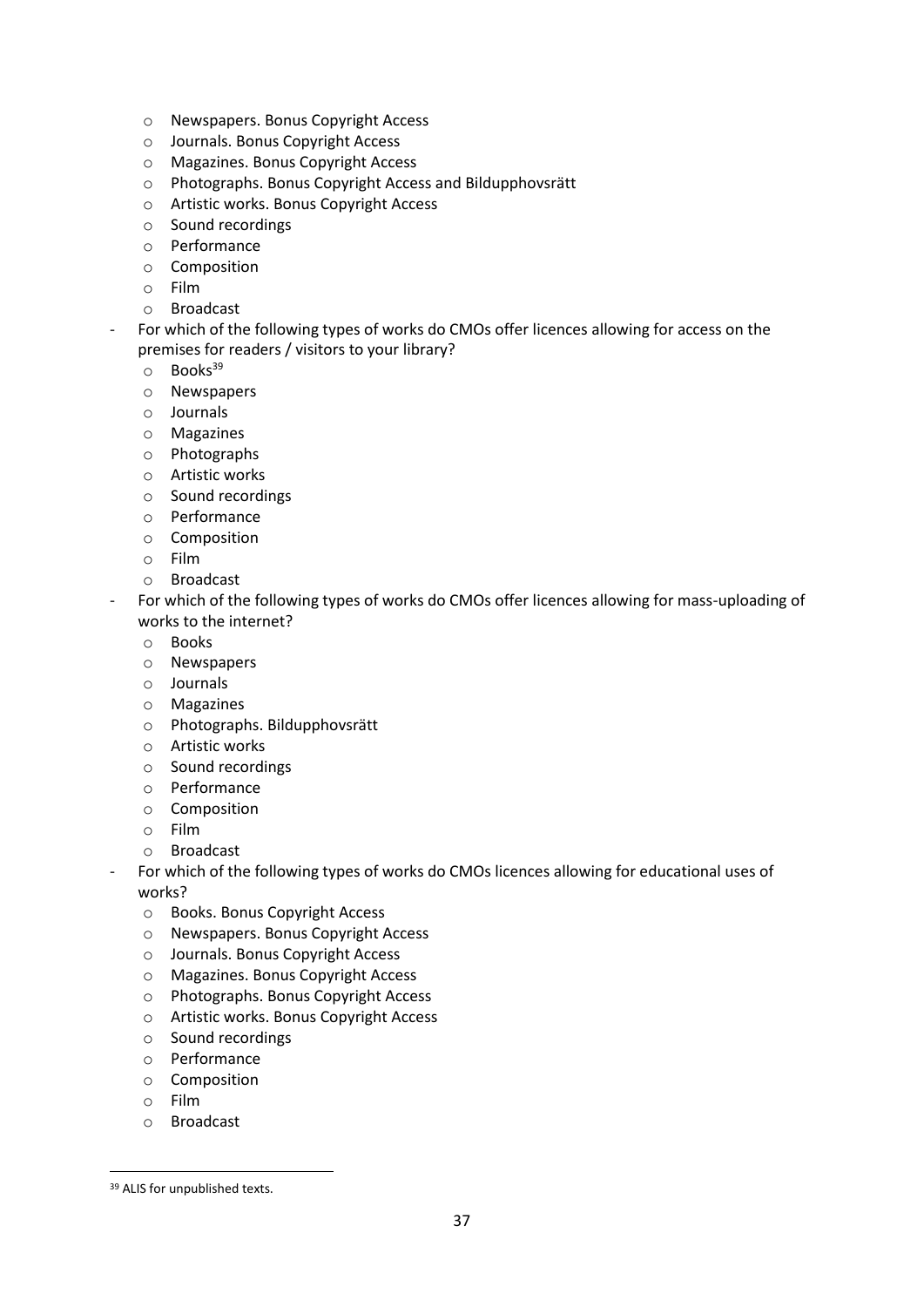#### Switzerland

- For which of the following types of works CMOs offer licences?
	- o Books. PROLITTERIS
	- o Newspapers. PROLITTERIS
	- o Journals
	- o Magazines
	- o Photographs. PROLITTERIS
	- o Artistic works. PROLITTERIS
	- o Sound recordings. SUISA
	- o Performance. SSA
	- o Composition. SUISA
	- o Film. SUISSEIMAGE
	- o Broadcast. SWISSPERFORM
	- For which of the following types of works CMOs offer licences specifically for libraries and CHIs?
	- o Books
	- o Newspapers
	- o Journals
	- o Magazines
	- o Photographs
	- o Artistic works
	- o Sound recordings
	- o Performance
	- o Composition
	- o Film
	- o Broadcast
- For which of the following types of works do CMOs offer licences allowing for access on the premises for readers / visitors to your library?
	- o Books
	- o Newspapers
	- o Journals
	- o Magazines
	- o Photographs
	- o Artistic works
	- o Sound recordings. SUISA
	- o Performance
	- o Composition
	- o Film
	- o Broadcast
- For which of the following types of works do CMOs offer licences allowing for mass-uploading of works to the internet?
	- o Books
	- o Newspapers
	- o Journals
	- o Magazines
	- o Photographs
	- o Artistic works
	- o Sound recordings
	- o Performance
	- o Composition
	- o Film
	- o Broadcast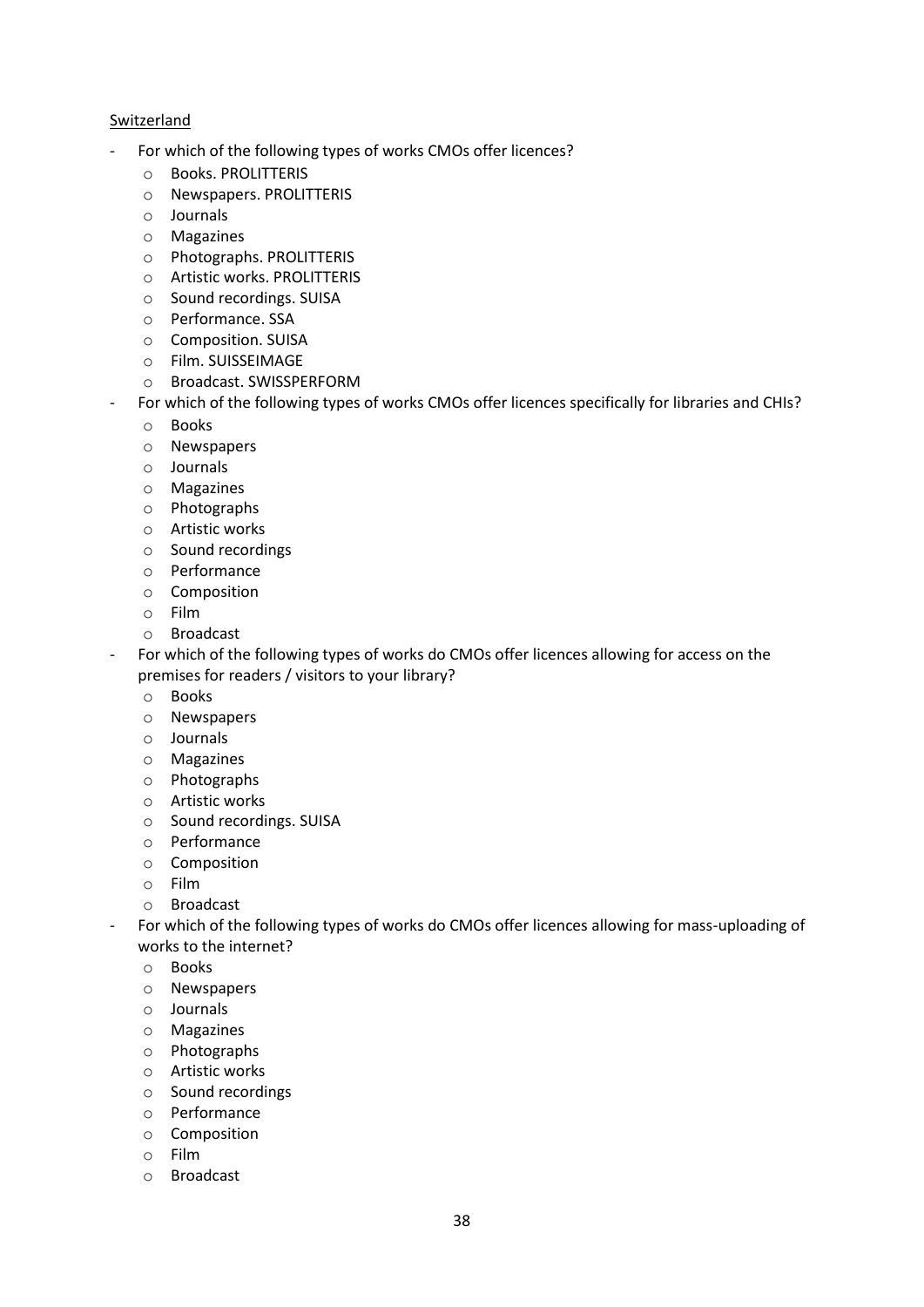- For which of the following types of works do CMOs licences allowing for educational uses of works?
	- o Books
	- o Newspapers
	- o Journals
	- o Magazines
	- o Photographs
	- o Artistic works
	- o Sound recordings
	- o Performance
	- o Composition
	- o Film
	- o Broadcast

#### United Kingdom

- For which of the following types of works CMOs offer licences?
	- o Books. ALCS, PLS and CLA
	- o Newspapers. NLA Media Access
	- o Journals. ALCS, PLS and CLA
	- o Magazines. ALCS, PLS and CLA
	- o Photographs. CLA, DACS, PICSEL
	- o Artistic works. CLA, DACS, PICSEL
	- o Sound recordings. PPL
	- o Performance. PPL
	- o Composition. PRS for Music
	- o Film
	- o Broadcast. ERA
- For which of the following types of works CMOs offer licences specifically for libraries and CHIs?
	- o Books
	- o Newspapers
	- o Journals
	- o Magazines
	- o Photographs
	- o Artistic works
	- o Sound recordings
	- o Performance
	- o Composition
	- o Film
	- o Broadcast
- For which of the following types of works do CMOs offer licences allowing for access on the premises for readers / visitors to your library?
	- o Books. CLA
	- o Newspapers
	- o Journals. CLA
	- o Magazines. CLA
	- o Photographs. CLA
	- o Artistic works. CLA
	- o Sound recordings. PPL
	- o Performance. PPL
	- o Composition
	- o Film
	- o Broadcast